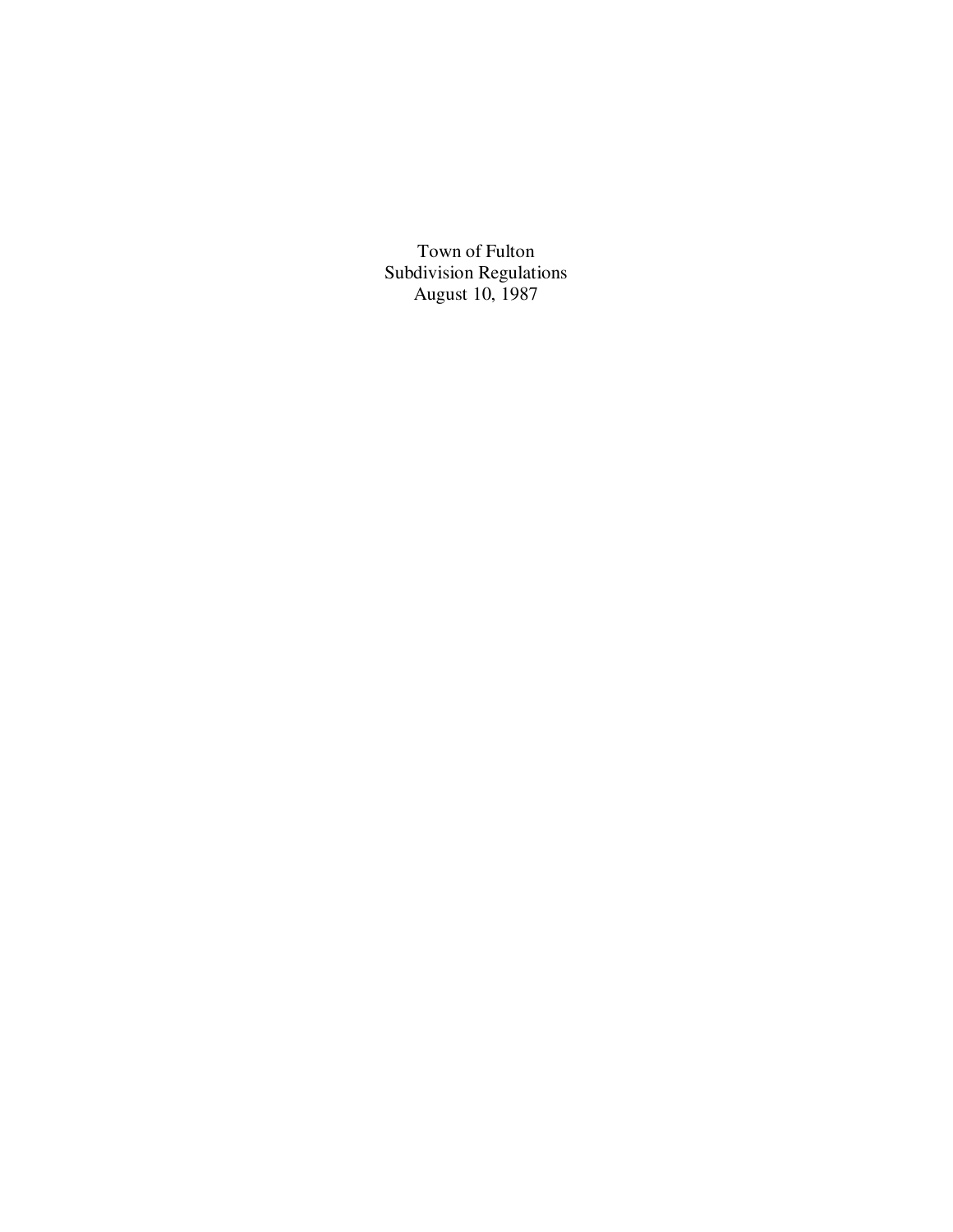# Table of Contents

| Article      |                                             | Page           |
|--------------|---------------------------------------------|----------------|
| $\mathbf I$  | Declaration of Policy                       | $\mathbf{1}$   |
| $\mathbf{I}$ | Definitions                                 | $\overline{2}$ |
| III          | Procedure in filing Subdivision Application | 5              |
| $\mathbf I$  | Check List for Minor and Major Subdivision  | 8              |
| V            | <b>Minor Subdivision Plat</b>               | 9              |
| VI           | <b>Major Subdivision Plat</b>               | 13             |
| <b>VII</b>   | Filing of Approved Subdivision Plat         | 23             |
| <b>VIII</b>  | <b>Required Improvements</b>                | 24             |
| IX           | General Requirements and Design Standards   | 26             |
| X            | <b>Public Streets, Recreation Areas</b>     | 37             |
| XI           | Waivers                                     | 38             |
| XII          | Separability                                | 39             |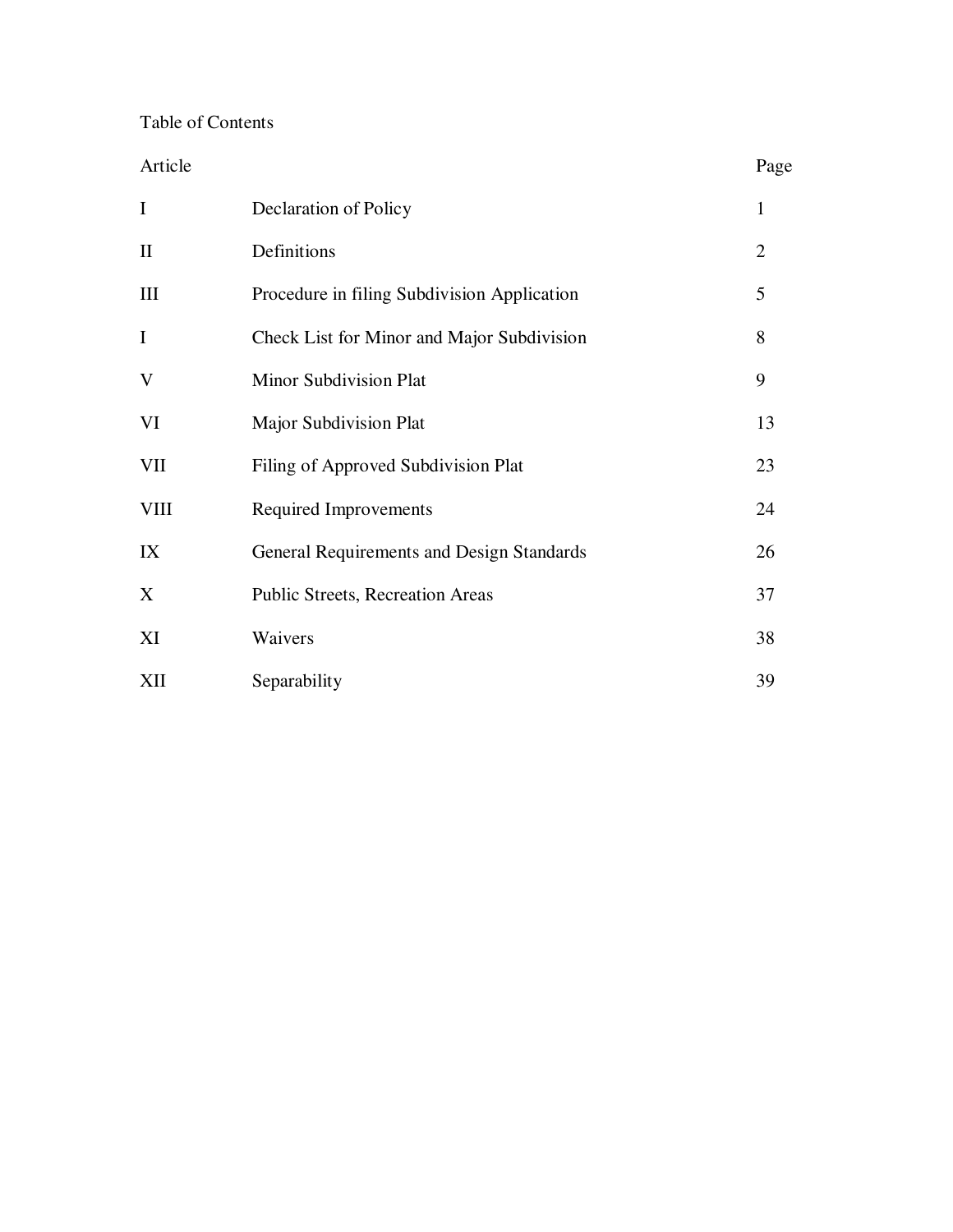### Article I

### Declaration of Policy

By authority of the resolution of the Town Board of the Town of Fulton, adopted on December 10, 1984, pursuant to the provision of Article 16 of the Town Law of the State of New York, the Planning Board of the Town of Fulton is authorized and empowered to approve Plats showing lots, blocks or sites, with or without streets or highways, to approve the development of entirely or partially undeveloped plats already filed in the office of the Clerk of the County and to approve preliminary plats, within that part of the Town of Fulton outside the limits of any incorporated city of village.

In order that land subdivisions may be made in accordance with this policy, these regulations which shall be known as, and which may be cited as, the "Town of Fulton Subdivision Regulations" have been adopted by the Planning Board on June 1, 1987 and approved by the Town Board on August 10, 1987.

It is declared to be the policy of the Planning Board to consider land Subdivision Plats as part of a Plan for the orderly efficient and economical development of the Town. This policy requires, but, is not limited to, meeting the following general standards.

> 1. Land to be subdivided shall be of such character that be used safely for building purposes with out danger to health, or peril from fire, flood or other menace.

2. That proper provision shall be made for drainage, water supply, sewerage and other needed improvements.

3. That all proposed lots shall be so laid out and of such size as to be in harmony with the development pattern of the neighboring properties.

4. That the proposed streets shall compose a convenient system conforming to the Official Map, if such exists and shall be properly related to the proposals shown on the Master Plan, if such exists, and shall be of such width, grade and location as to accommodate the prospective traffic, to facilitate fire protection and to provide access of fire fighting equipment to buildings.

5. The proper provision shall be made for open spaces for parks and playgrounds.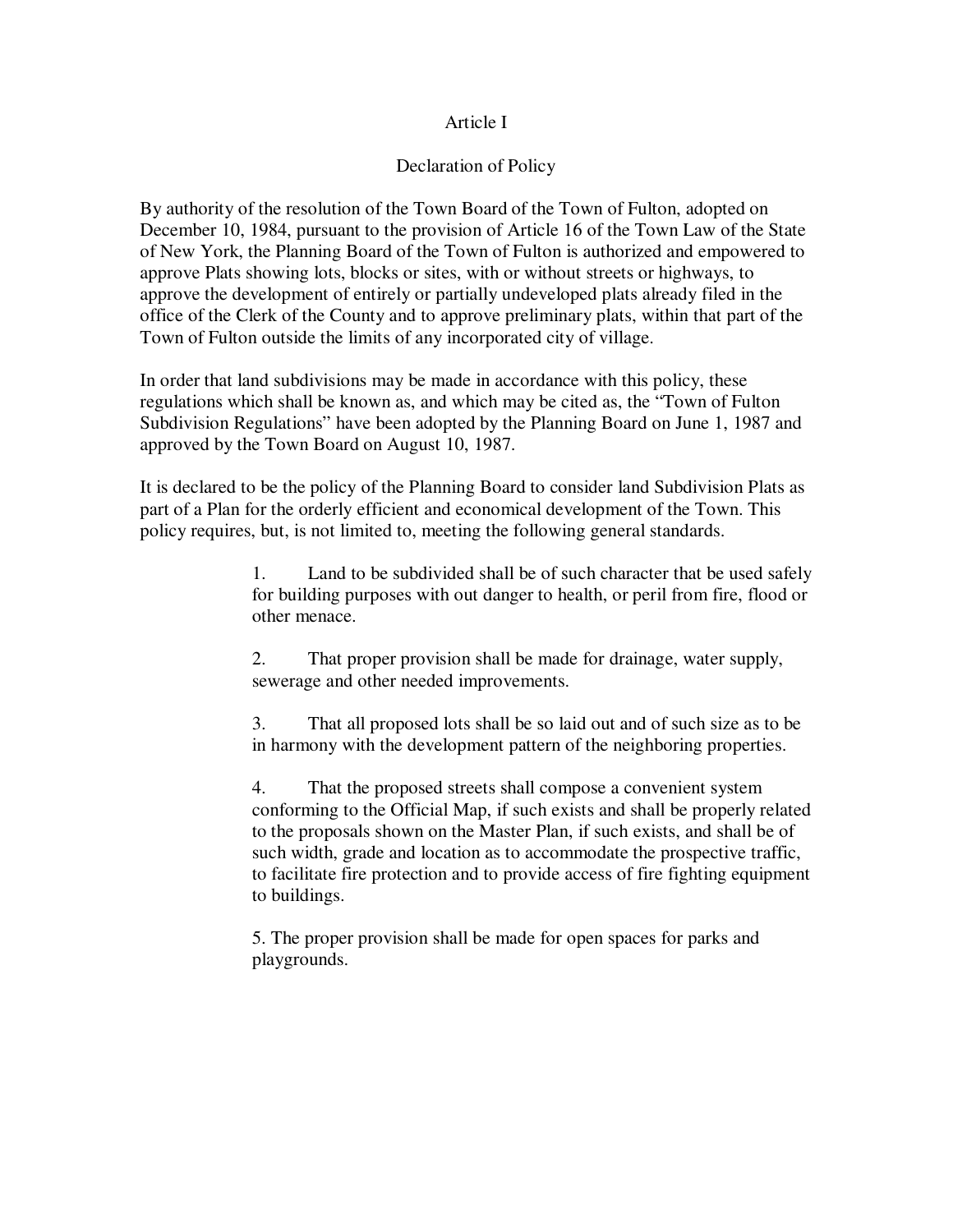## Article II

## Definitions

For the purpose of these regulations, certain words and terms used herein are defined as follows:

CLERK – A person designated to perform the duties of clerk of the Planning Board for the purposes of these regulations.

EASEMENT – An authorization by a property owner for the use by another, for a specified purpose, of any designated part of his property.

ENGINEER OR LICENSED PROFESSIONAL ENGINEER – A person licensed as a professional engineer by the State of New York.

LAND USE PLAN OR MASTER PLAN – The plan, prepared by the Planning Board pursuant to Section 272-a of the Town Law which indicated the general locations recommended for various functional classes of public works, places and structures and for general physical development of the Town and includes any unit or part of such plan separately prepared and any amendment to such plan or parts therein.

OFFICIAL MAP – A map established by the Town Board pursuant to Section 270 of the Town Law, Showing streets, highways and parks and drainage, both existing and proposed.

PLANNING BORAD OR BOARD – The Planning Board of the Town of Fulton.

SKETCH PLAN – Sketch of a proposed subdivision showing the information specified in Article III, Section A of these regulations to enable the subdivider to save time and expense in reaching general with the Planning Board to the form of the layout and objectives of these regulations.

PRELIMINARY PLAT – A drawing or drawings clearly marked "Preliminary Plat" showing the layout of a proposed subdivision, submitted to the Planning Board for approval prior to submission of the Plat in final form and of sufficient detail to apprise the Planning Board of the layout of the proposed subdivision.

STREET – A public or private way which affords the principal vehicular access to abutting property. Public streets are streets, roads, avenues, lanes or other traffic ways, between right-of-way lines.

STREET-COLLECTOR – A street which serves or is designed to serve as a traffic way for a neighborhood or as a feed to a major street.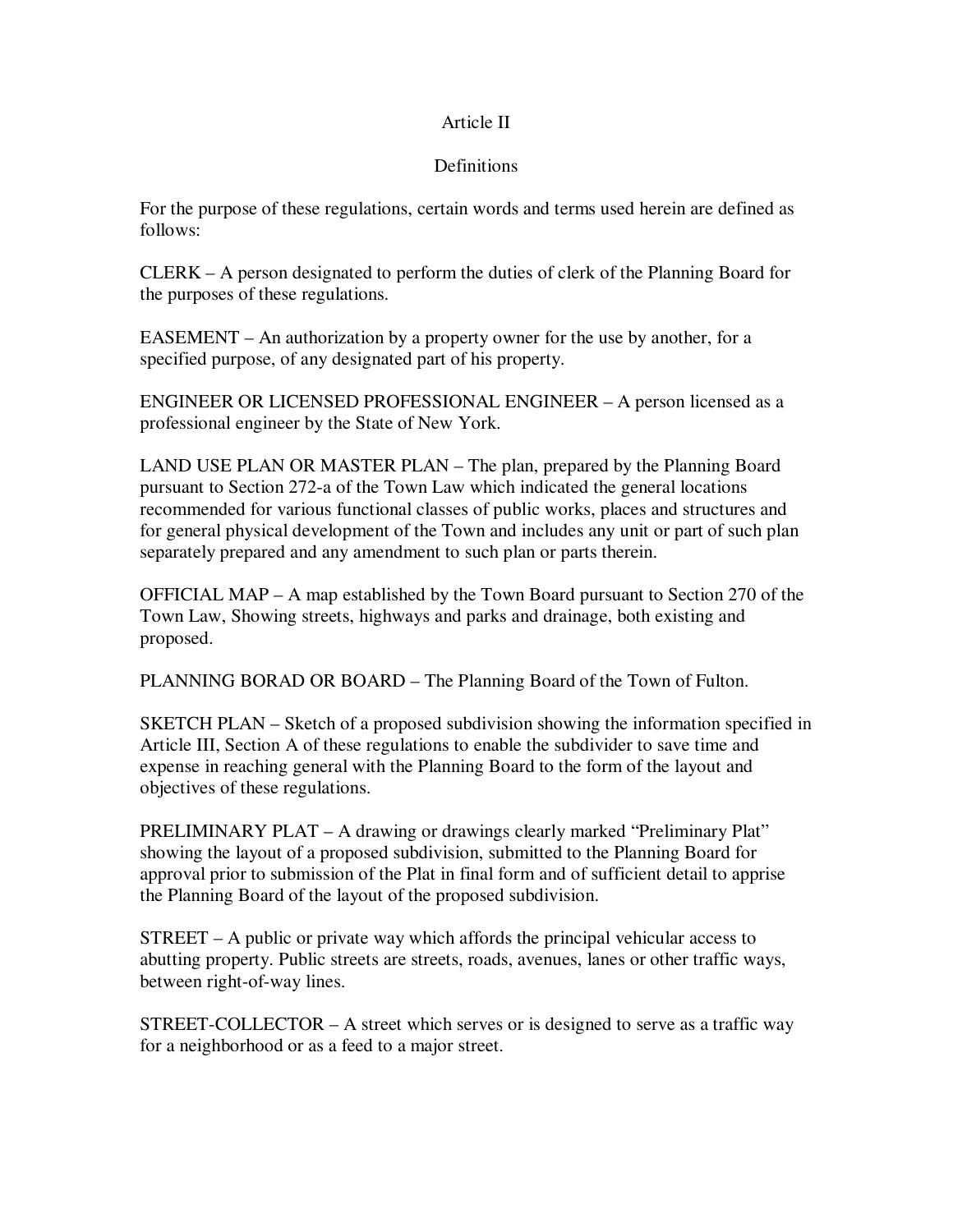STREET-MAJOR – A street which serves or is designed to serve heavy flows of traffic and which is used primarily as a route for traffic between communities and/or other heavy traffic generating areas

STREET-MINOR – A street intended to served primarily as an access to abutting properties.

STREET-DEAD-END OR CUL-DE-SAC – A street or a portion of a street with only one vehicular traffic outlet.

STREET PAVEMENT – The wearing or exposed surface of the roadway used by vehicular traffic.

STREET WIDTH – The width of the right-of-way measured at right angles to the center line of the street.

SUBDIVIDER – Any person, firm, corporation, partnership or association, who shall lay out any subdivision or part thereof as defined herein, either for himself of others.

SUBDIVISION – The division of any parcel of land into 2 or more lots, blocks or sites with or without streets or highways. Such divisions shall include resubdivision of parcels of land for which an approved plat has already been filed in the office of the County Clerk and which is entirely or partially undeveloped.

SUBDIVISION-MINOR – Any subdivision containing not more than four lots fronting on an existing street, not involving any new street or road or the extension of municipal facilities and not in conflict with any provision or portion of the Land Development Plan, Official Map, or Zoning Ordinance, if such exists, or these regulations.

SUBDIVISION-MAJOR – Any subdivision not classified as a Minor Subdivision, including, but not limited to, subdivisions of five or more lots.

SUBDIVISION PLAT OR FINAL PLAT – A drawing, in final form, showing a proposed subdivision containing all information or detail required by law and by all these required by law and by these regulations to be presented to the Planning Board for approval, and which if approved, shall be duly filed or recorded by the applicant in the office of the County Clerk or Register.

SURVEYOR – A person licensed as a land surveyor by the State of New York.

TOWN ENGINEER – The duly designated engineer of the Town.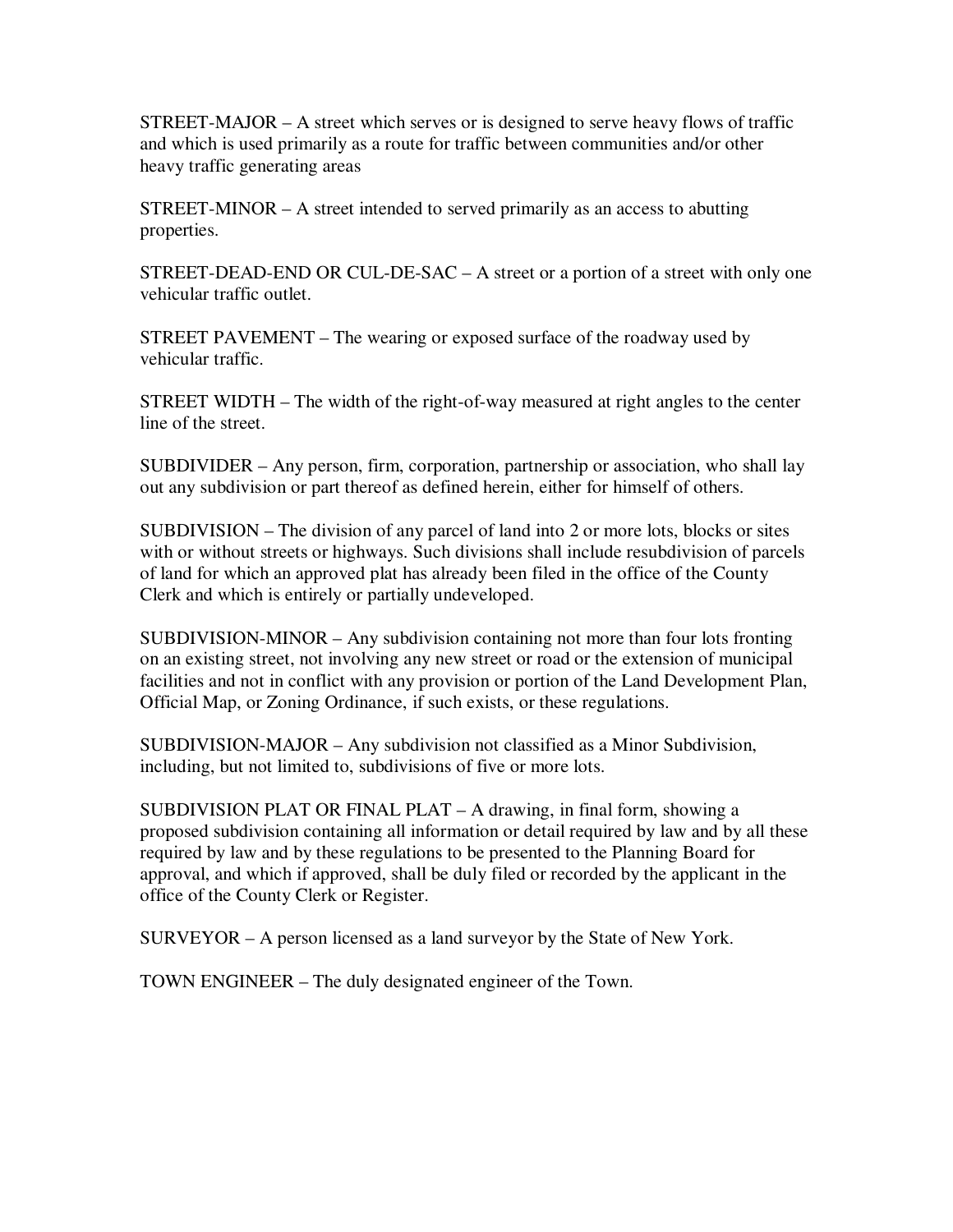## Article III

## Procedure in Filing Subdivision Applications

Whenever any subdivision of land is proposed to be made, and before any contract for the sale of, or any offer to sell any lots in such subdivision or any part thereof is made, and before any permit for the erection of a structure in such proposed subdivision shall be granted, the subdivider or his duly authorized agent shall apply in writing for approval of such proposed subdivision in accordance with the following procedures.

### Section A: Sketch Plan

 1. The Sketch Plan initially submitted to the Planning Board shall be based on tax map information or some other similarly accurate base map at a scale (preferably not less than 100 feet to the inch) to enable tract to be shown on one sheet. The Sketch Plan shall be submitted, showing the following information:

- (a) The location of that portion which is to be subdivided in relation to the entire tract and the distance to the nearest existing street intersection.
- (b) Within the portion to be subdivided and within 200 feet thereof all existing structures, wooded areas, streams and other significant physical features.
- (c) The name of all adjoining property owners.
- (d) The kind of development proposed (such as residential, commercial, etc.)
- (e) All the utilities available, and all streets which are either proposed, mapped or built.
- (f) The proposed pattern of lots (including lot width and depth), street layout, recreation areas, systems of drainage, sewerage, and water supply (see Article VI) within the subdivided area.
- (g) All existing restrictions on the use of land including easements, covenants, or zoning lines.
- (h) The date, north arrow, map scale, name and address of record owner and subdivider.

### Section B:

### 1. Submission of Sketch Plan

 Any owner of land shall, prior to subdividing land, submit to the Secretary or Chairman of the Planning Board at least ten days prior to the regular meeting of the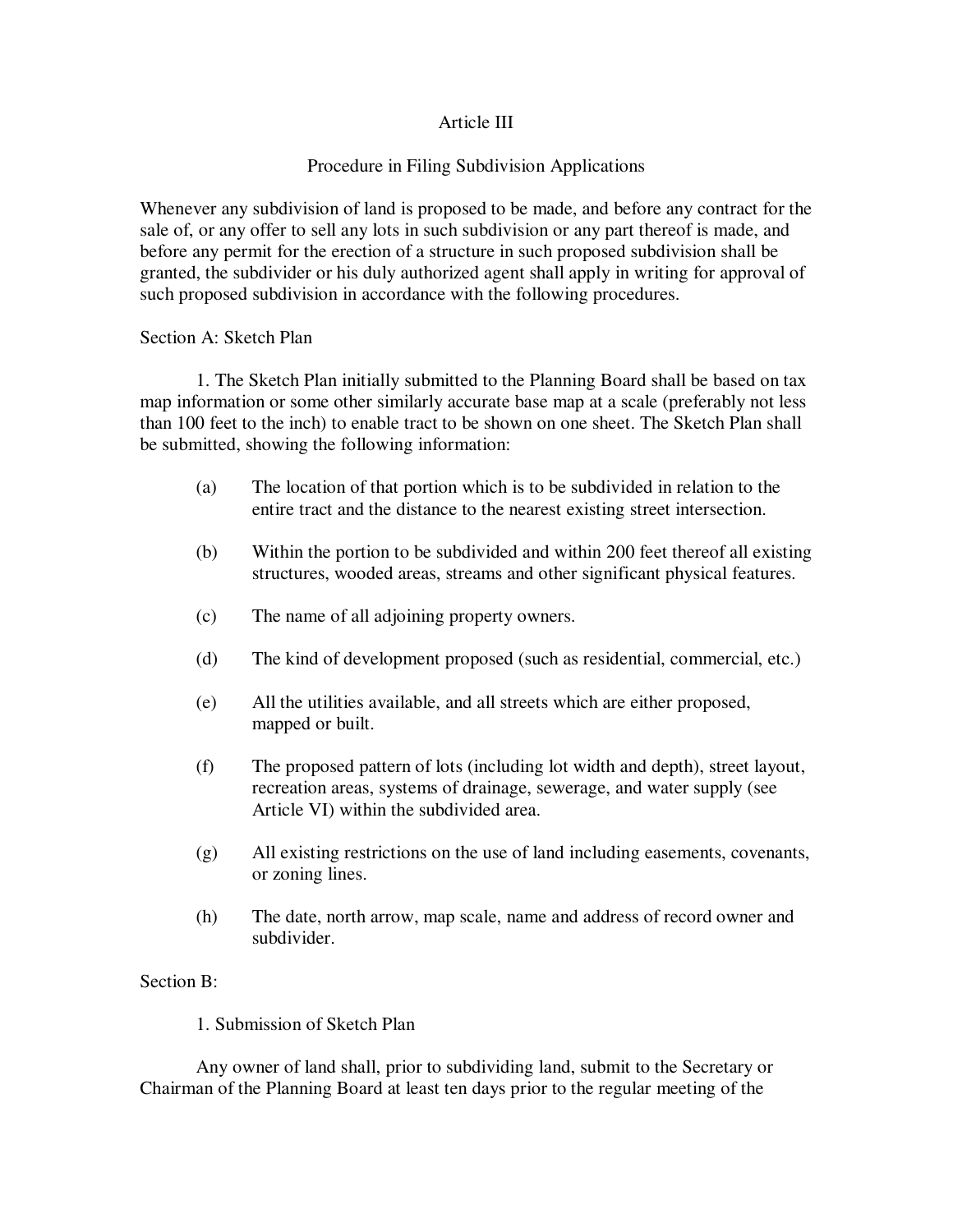Board, ten copies of a Sketch Plan of the proposed subdivision, which shall comply with the requirements of Article III, Section A, for the purposes of classification and preliminary discussion.

#### 2. Discussion of requirements and Classification

 The subdivider, or his duly authorized representative, shall attend the meeting of the Planning Board to discuss the requirements of these regulations for the street improvements, drainage, sewerage, water supply, fire protection, and similar aspects, as well as the availability of existing services and other pertinent information.

 Classification of the Sketch Plan is to be made at this time by the Planning Board as to whether it is a Minor Subdivision or a Major Subdivision. If the Sketch Plan is classified as a Minor Subdivision, the subdivider shall then comply with the procedures outlined in Article IV, Check List, then Article V, Minor Subdivision of these regulations. If it is classified as Major Subdivision, the subdivider shall then comply with the procedures as outlined in Article IV and Article VI.

#### 3. Sketch Plan Review and Recommendations

 The Planning Board, in studying the Sketch Plan, shall take into consideration the requirements of the Regulations and best use land being subdivided. Particular attention will be given arrangement, location and width of roads, their relationship to the topography of the land, sewage disposal, drainage, lot sizes and arrangements, the further development of adjoining land, as yet unsubdivided, and the goals and objectives of the Town Land Use Plan as it may exist.

 The Planning Board, in studying the Sketch Plan, shall review the location of the proposed subdivision for the presence of any adverse natural considerations limiting development on the site. If the site falls into areas on the soils map denoted as having "severe" or "very severe" limitations, within flood hazard areas, or areas of steep slope, or areas of unique hydrologic or natural habitat areas (including wetlands), the Planning Board may require that applicant to consult with appropriate technical reviews or assistance agencies (such as, but not limited to, the Soil Conservation Service, Department of Environmental Conservation, Army Corps of Engineers, and State Health Department) to determine appropriate measures to mitigate or eliminate any problems or conflicts. The findings or recommendations of such agencies shall not be binding on the Planning Board or applicant. The Planning Board may require that design techniques, such as clustering, be used to avoid development in these critical areas and shall not approve a preliminary or final plat which has failed to adequately address these critical resource concerns (soils, flood hazards, steep slopes hydrologic and natural habitat resources). The Planning Board may transmit copies of Sketch Plan to other interested officials or agencies shall be required within thirty (30) days of their receipt of Sketch Plan. After submitted, the Planning Board shall determine whether the Sketch Plan meets the purposes of these Regulations and recommendations in writing to be incorporated by the applicant in the next submission to the Planning Board. Such recommendations shall be made within forty-five (45) days from the time Sketch Plan was initially reviewed by the Planning Board.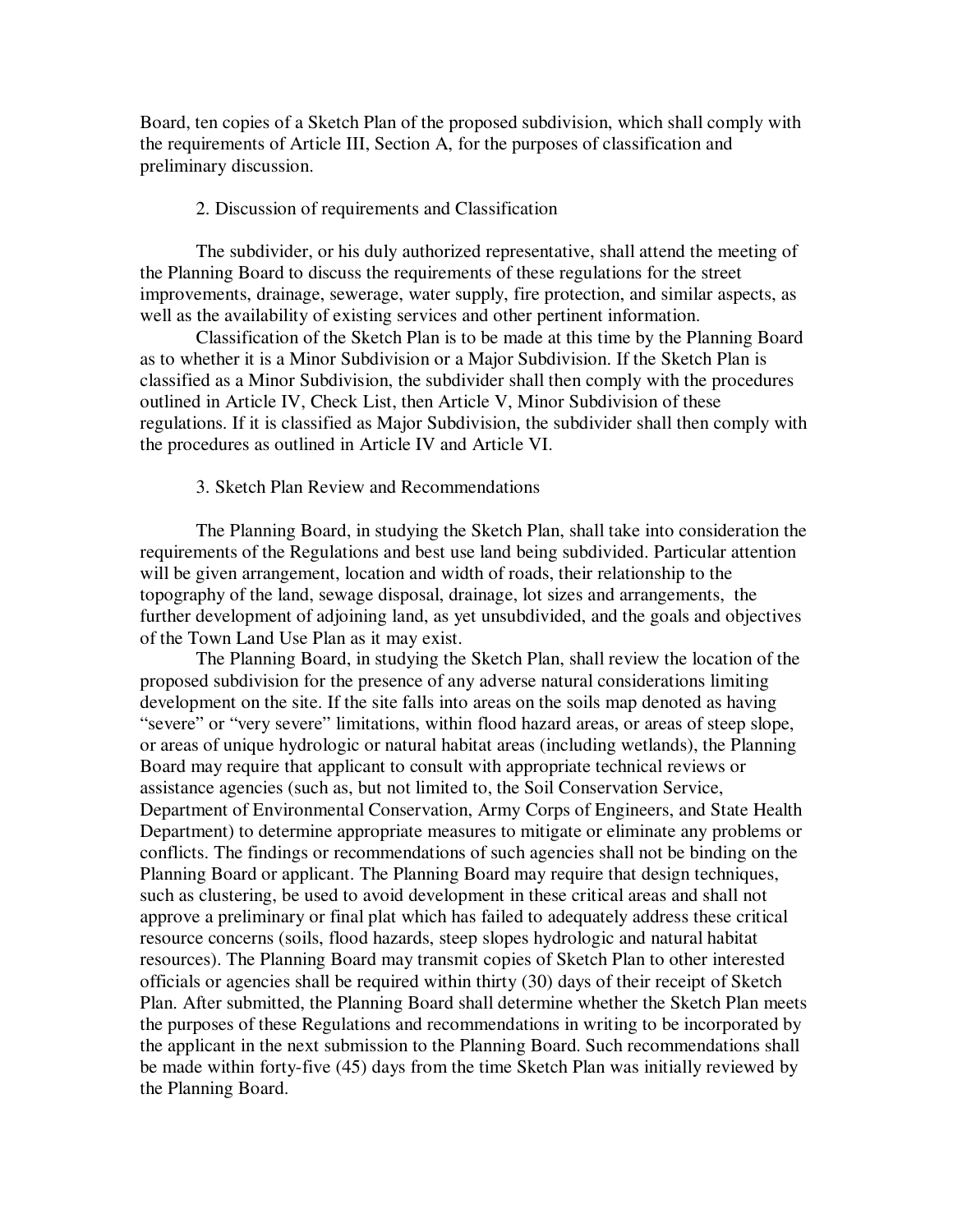## Article IV

## Check List for Minor and Major Subdivisions

- 1. Discuss plans with Chairman and Planning Board (bring sketch).
- 2. Make recommended changes to sketch.
- 3. Within six months, complete the following:
	- (a) Have property surveyed by a licensed Land Surveyor.
	- (b) Submit application for Preliminary Plat approval.
	- (c) Submit Preliminary Plat (instructions on Article Number V or VI)
	- (d) Submit appropriate fee
	- (e) Submit owner certification.
	- (f) Submit certification of no unpaid taxes (County Treasurer)
	- (g) Submit copy of covenants and deed restrictions
- 4. Sanitation and water to meet current sanitation and water laws (Town, County, State)
- 5. Show Subdivision Name on Plat and application.
- 6. Attend public hearing.
- 7. Planning Board shall approve, conditionally approve or disapprove.
- 8. Submit final Plat and Application for final Plat approval.
- 9. If approved or conditionally:

 (a) Post completion bond or certified check in amount determined by the Planning Board (payable to: Town of Fulton).

- (b) Complete requirements.
- 10. Building Inspector O.K.'s completion if required.
- 11. Planning Board approved final Plat.
- 12. Final Plat is filed with County Clerk.
- 13. Bond is refunded by Town when work is completed.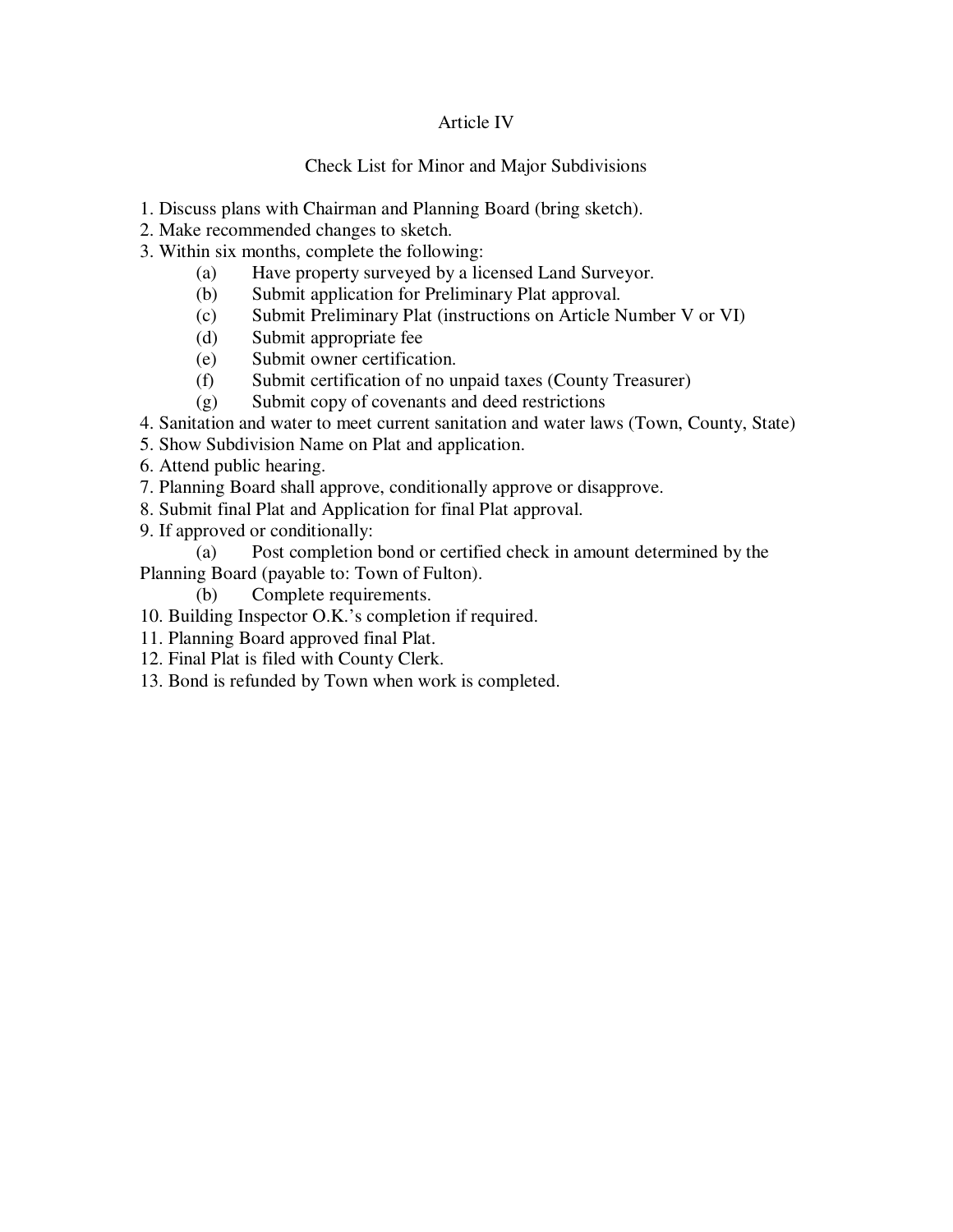## Article V

### Minor Subdivision Plat

Section A: Application and Fee

Within six months after classification of the Sketch Plan as a Minor Subdivision by the Planning Board, the subdivider shall submit an application for the approval of a Subdivision Plat. The Plat shall conform to the layout shown on the Sketch Plan plus any recommendations made by the Planning Board.

All applications for Plat approval for minor subdivisions shall be accompanied by a fee. (The amount established annually by the Planning Board.)

Section B: Submission Requirements for a Plat for Minor Subdivision

 1. One original of the minor plat prepared at a scale of not more than one hundred (100) feet to the inch. The plat application shall include the following information:

- (a) A certificate by the owner stating: "As owner I hereby certify that I have caused the land described on this plat to be surveyed, divided, mapped, dedicated and access rights reserved as represented on the plat." This certificate shall be executed as a conveyance is executed.
- (b) A certificate issued by the authorized town and county officials to the effect that there are no unpaid taxes due and payable at the time of plat approval, on any of the lands included in the plat, and that all outstanding taxes and special assessments have been paid on all property dedicated to public use.
- (c) A copy of such covenants or deed restrictions are as intended to cover all or part of the tract.
- (d) An actual field survey of the boundary lines of the tract, giving complete descriptive data by bearings and distances, made and certified to by a licensed land surveyor. The corners of tract and each lot shall also be located on the ground and marked by an iron rod, concrete post or other suitable permanent marker.
- (e) All on-site sanitation and water supply facilities shall be designed to meet the minimum of the current Sanitation Laws and a note to this effect shall be stated on the Plat and signed by a duly appointed agent of the Town.
- (f) Proposed subdivision name, name of the town and county in which is located.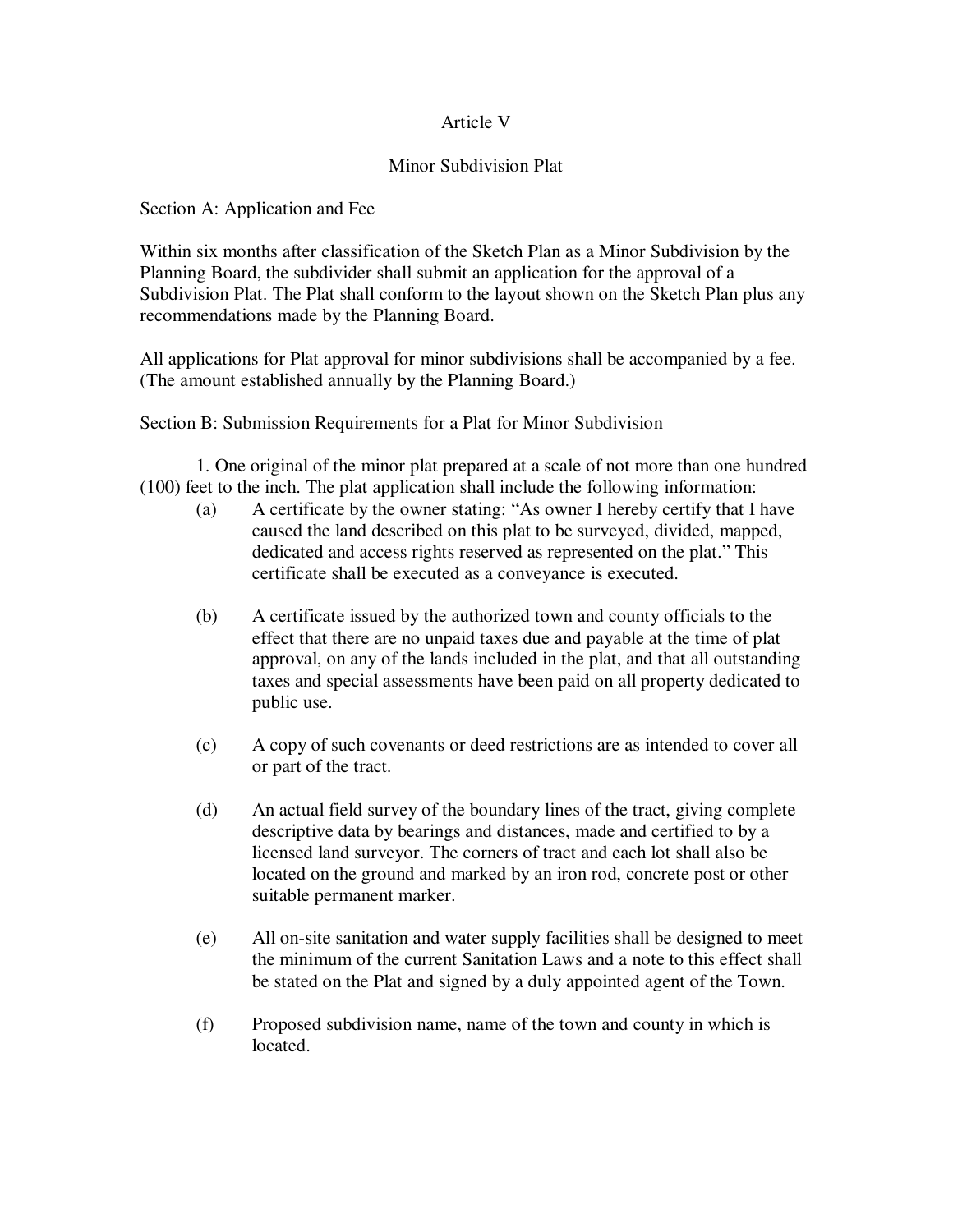- (g) The date, north point, map scaled, name and address of record owner and subdivider.
- (h) The Plat to be filed with the County Clerk shall be printed upon mylar or an acceptable equal or be clearly drawn in India ink upon tracing cloth. The size of the sheet shall be no larger than 22 inches by 35 inches.
- (i) The width and location of any streets or public ways or places shown on the Official Map or the Master Plan, if such exists, within the area to be subdivided, and the width, location, grades and streets profiles of all streets or public ways proposed by the developer.

### Section C: Procedure

1. Number of Copies

 Ten copies of the original Subdivision Plat shall be presented to the Clerk or Chairman of the Planning Board at the time or submission of the Subdivision Plat.

2. Subdivider to Attend Planning Board Meeting

 The subdivider, or his duly authorized representative, shall attend the meeting of the Planning Board to discuss the Subdivision Plat.

3. When Officially Submitted

 The time of submission of the Subdivision Plat shall be considered to be the date on which the application for Plat approval, complete and companied by the required fee and all data required by Article V of these regulations, has been filed with the Clerk or Chairman of the Planning Board.

4. Public Hearing

 A public hearing shall be held by the Planning Board within forty-five (45) days from the time of submission of the subdivision plat for approval. Said hearing shall be advertised in the newspaper of general circulation in the town at least 5 days before such hearing. The applicant shall notify by Certified Mail, at least five (5) days prior to the public hearing, the owners of property abutting the proposed subdivision and directly across any adjoining road and shall furnish the Planning Board with post office receipts as proof of notification. The Planning Board may notify other persons as it deems necessary.

5. Action on Subdivision Plat

 The Planning Board shall, within forty-five (45) days from the date of the public hearing, act to conditionally approve, conditionally approve with modification,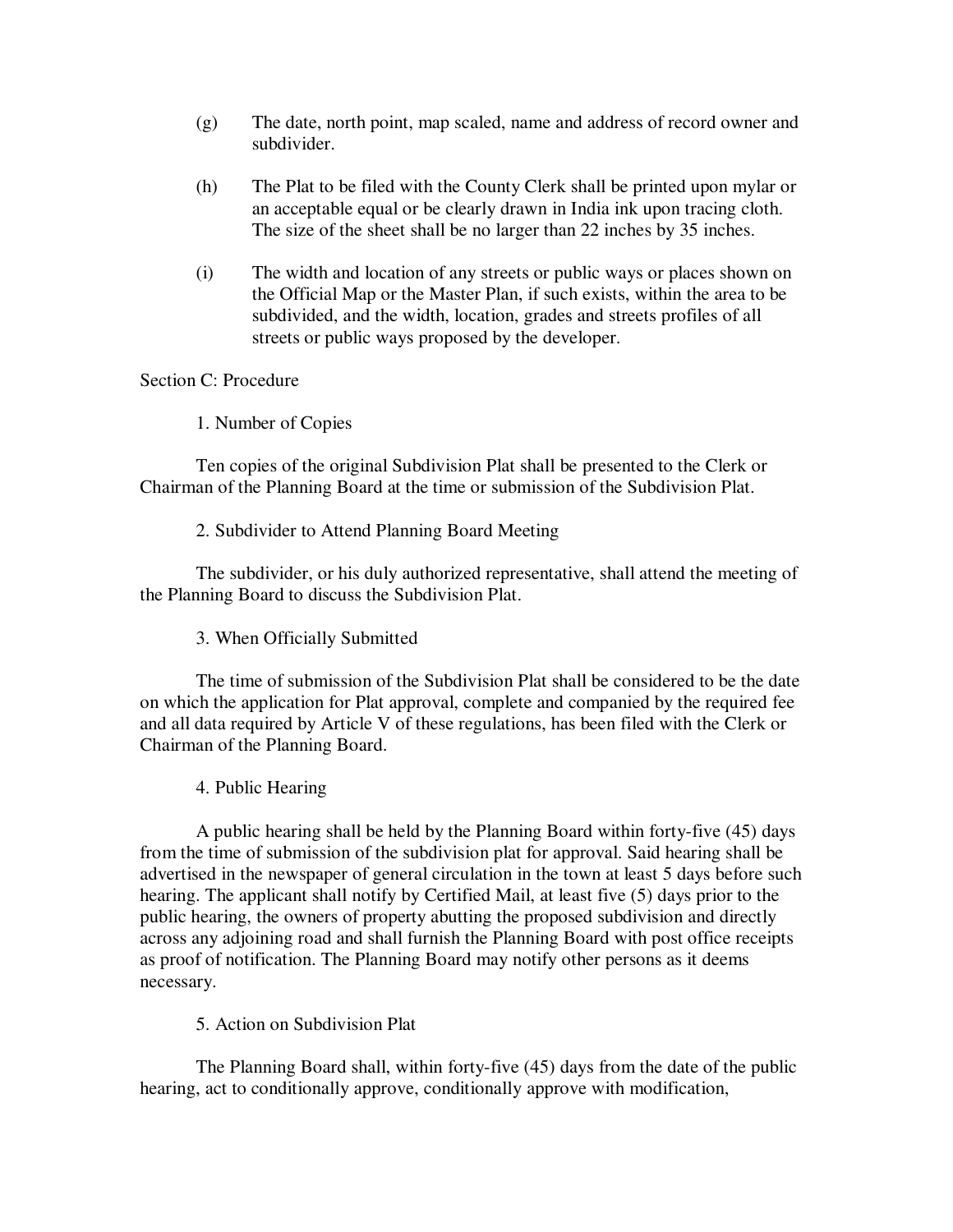disapprove or grant final approval and authorize the signing of the Subdivision Plat. This time may be extended by mutual consent of the subdivider and the Planning Board. Failure of the Planning Board to act within such time shall constitute approval of the Plat.

 Upon granting conditional approval with or without modification to the Plat, The Planning Board shall empower a duly authorized officer to sign the plat upon compliance with such conditions and requirements as may be stated in its resolution of conditional approval, the plat shall be certified by the Clerk of the Planning Board as conditionally approved, and a copy filed in his office and a certified copy mailed to the subdivider. The copy mailed to the subdivider shall include a certified statement of such requirements which, when completed, will authorize the signing by the duly designated officer of the Planning Board. Conditional approval of a plat shall expire one hundred eighty (180) days after the date of the resolution granting such approval unless the requirements have been certified as completed within that time. The Planning Board may, however, extend the time within which a conditionally approved plat may be submitted for signature, if in its opinion such extension is warranted in the circumstanced, for not to exceed tow additional periods of ninety (90) days each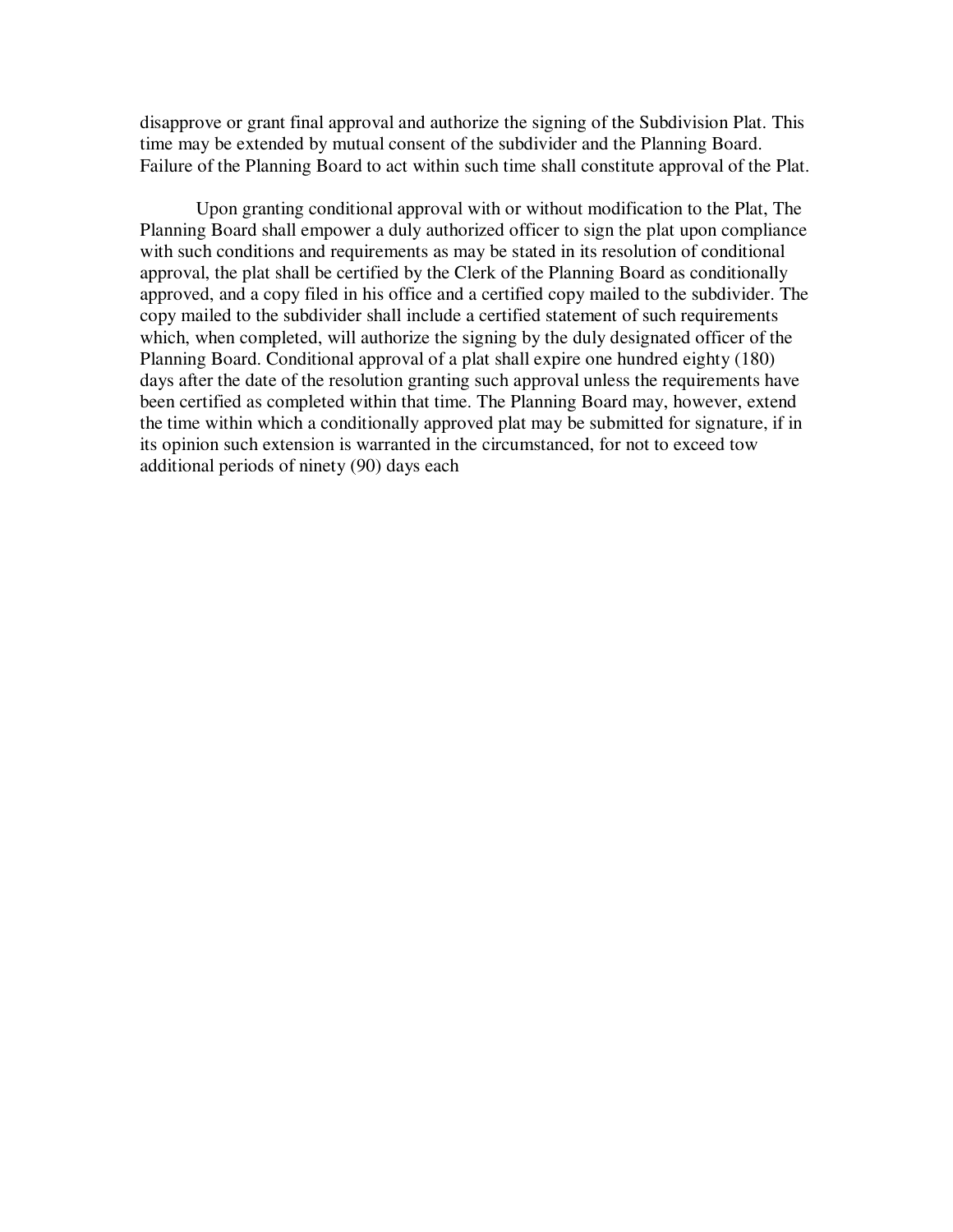#### Article VI

#### Major Subdivision Plat

Section A: Preliminary Plat for Major Subdivision

1. Application and Fee

 Prior to the filing of an application for the approval of a Major Subdivision Plat, the subdivider shall file an application for the approval of a Preliminary Plat for the proposed subdivision. Such Preliminary Plat shall be clearly marked "Preliminary Plat" and shall be in the form described in Article VI, Section C hereof. The Preliminary Plat shall, in all respects, comply with the requirements set forth in the provisions of Sections 276 and 277 of the Town Law, and Article VI, Section C of these regulations, except where a waiver may be specifically authorized by the Planning Board. Fee to be established annually by Planning Board, and submitted to Clerk of Planning Board with Preliminary Plat.

2. Number of Copies

 Ten copes of the Preliminary Plat shall be presented to the Clerk of Chiarman of the Planning Board at the time of submission of the Preliminary Plat.

3. Subdivider to Attend Planning Board Meeting

 The subdivider, or his duly authorized representative, shall attend the meeting of the Planning Board to discuss the Preliminary Plat.

4 Study of the Preliminary Plat

 The Planning Board shall study the practicability of the Preliminary Plat taking in to consideration the requirements of the community and the best use of the land being subdivided. Particular attention shall be given to the arrangement, location and width of streets, their relation to the topography of the land, water supply, sewerage disposal, drainage, lot sizes and arrangement, the future development of adjoining lands as yet unsubdivided, and the requirements of the Master Plan, the Official Map and Zoning Regulations, if such exist. The Planning Board shall schedule a field trop to the proposed subdivision site accompanied by the applicant or his agent. In order to facilitate field inspection and review of the site, temporary staking along the centerline of all proposed road at fifty-foot (50') intervals on curves and at one hundred foot (100') intervals on tangents and proposed front lot corners is required.

5. When Officially Submitted

 The time of submission of the Subdivision Plat shall be considered to be the date on which the application for Preliminary Plat approval, complete and companied by the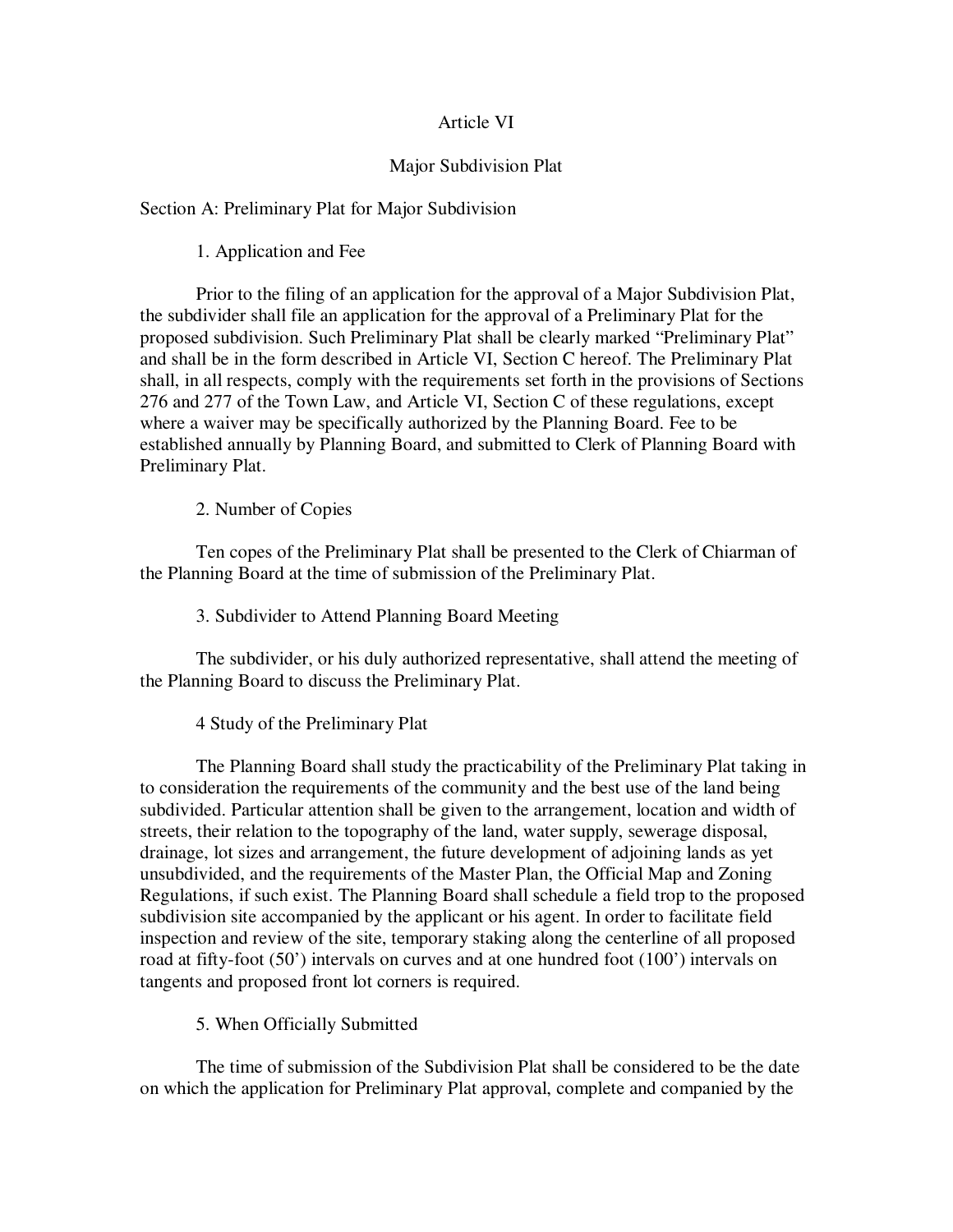required fee and all data required by Article VI of these regulations, has been filed with the Clerk or Chairman of the Planning Board.

#### 6. Approval of the Preliminary Plat

 Within forty-five (45) days after the receipt of such Preliminary Plat by the Clerk or Chairman of the Planning Board, The Planning Board shall hold a public hearing, which hearing shall be advertised as least once in a newspaper of general circulation in the town at least five (5) days before such hearing. The Planning Board may provided that the hearing be further advertised in such manner it deems most appropriate for full public consideration of such Preliminary Plat. The applicant shall notify, by Certified Mail, at least five (5) days prior to the public hearing, the owners of property abutting the proposed subdivision and directly across any adjoining road and shall furnish the Planning Board with post office receipts as proof of notification. The Planning Board may notify other persons as it deems necessary.

 Within forty-five (45) days after the date of such hearing, the Planning Board shall approve with or without modification or disapprove such Preliminary Plat, and the reason for a modification, if any, or the reason for disapproval shall be stated upon the records of the Planning Board. The time in which the Planning Board must take action on such plat, may be extended by mutual consent of the subdivider and the Planning Board. Then so approving a Preliminary Plat, the Planning Board shall state in writing modification, if any, as it deems necessary for submission of the plat in final form. Within five (5) days of the approval of such Preliminary Plat, it shall be certified by the Clerk of the Planning Board as granted preliminary approval and a copy filed in their office, a certified copy mailed to the owner, and a copy forwarded to the Town Board. Failure of the Planning Board to act within such forty-five (45) day period shall constitute approval of the Preliminary Plat.

 When granting approval to a Preliminary Plat, the Planning Board shall state the terms of such approval, if any, with respect to (1) modification to the Preliminary Plat, (2) the character and extent of the required improvements for which waivers may have been requested and which in its opinion may be waived without jeopardy to the public health, safety , morals and general welfare, (3) the amount of improvement or the amount of all bonds therefore which it will require as prerequisite to the approval of the Subdivision Plat. Approval of a Preliminary Plat shall not constitute approval of the Subdivision Plat, but rather it shall be deemed an expression of approval of the design submitted on the Preliminary Plat as a guide to the preparations of the Plat, which will be submitted for approval of the Planning Board and for recording upon fulfillment of the requirements of these regulations. Prior to approval of the Subdivision Plat, The Planning Board may require additional changes as a result of further study of the Subdivision in final form or as a result of new information obtained at the public hearing.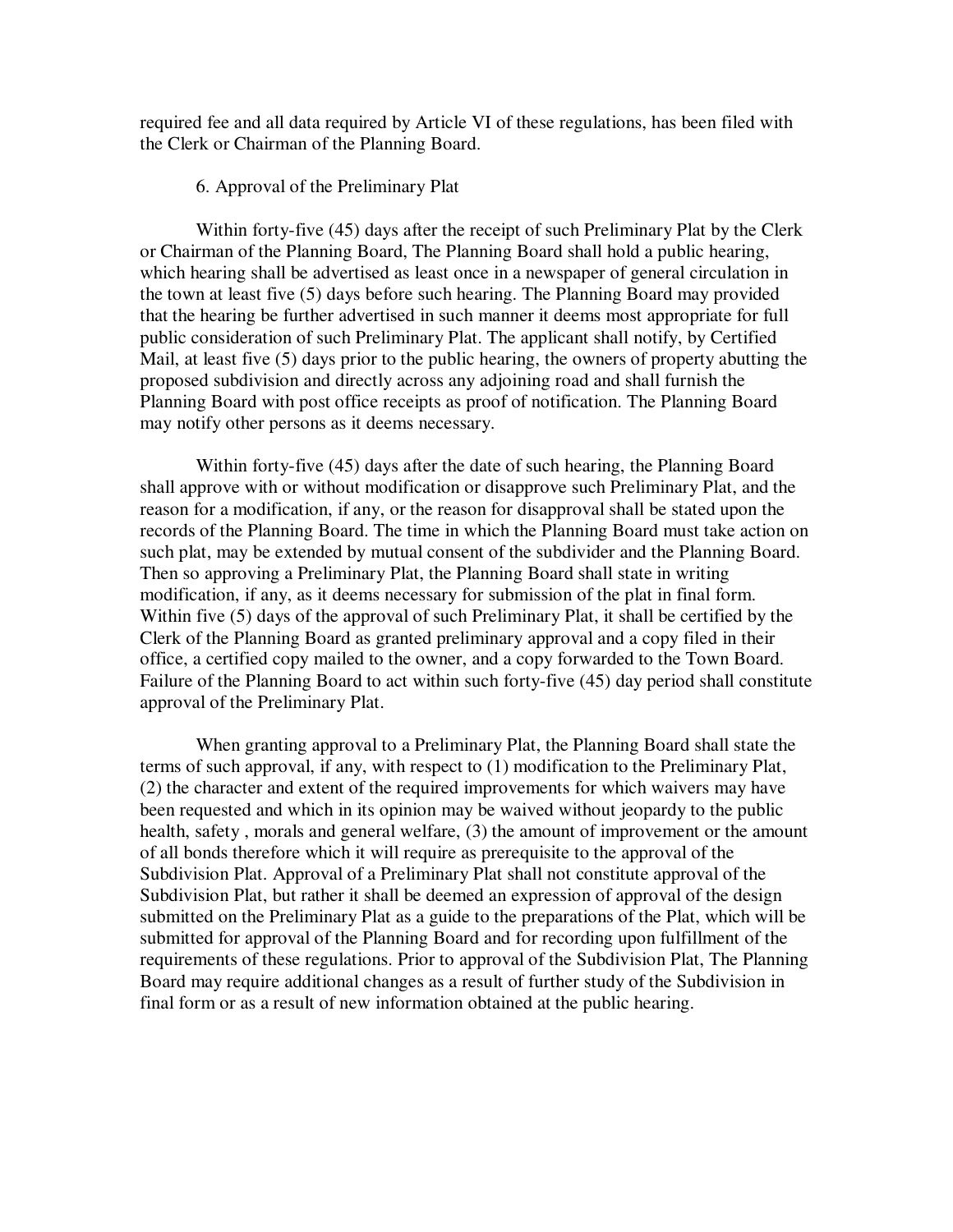Section B: Major Subdivision Preliminary Plat and Accompanying Data

The following documents shall be submitted for approval:

 1. Ten copies of the Major Preliminary Plat prepared at a scale of not more than one hundred (100) but preferably not less than fifty (50) feet to the inch, showing:

 (a) Proposed subdivision name, name of town and county in which it is located, date, true north point, scale, name and address of record owner, subdivider and engineer or surveyor, including license number and seal.

 (b) The name of all subdivisions immediately adjacent and the name of the owners of record of all adjacent property.

 (c) Zoning District, including exact boundary lines of district, if more than one district, and any proposed changes in the zoning ordinance text applicable to the area to be subdivided.

 (d) All parcels of land proposed to be dedicated to public use and the conditions of such dedication.

 (e) Location of existing property lines, easements, buildings, water courses, marshes, rock outcrops, wooded areas and other significant existing features for the proposed subdivision and adjacent property.

 (f) Location of existing sewers, waiter mains, culverts and drains on the property, with pipe sizes, grades and direction of flow.

 (g) Contours with intervals of 20 feet or less as required by the Board, including elevations of existing roads. Approximate grading plan if natural contours area to be changed more than 2 feet.

 (h) The width and location of any streets or public ways or places shown on the Official Map or the Master Plan, if such exists, within the areas to be subdivided, and the width, location, grades and street profiles of all streets or public ways proposed by the developer.

 (i) The appropriate location and size of all proposed water lines, valves, hydrants and sewer lines, and fire alarm boxes. Connection to existing lines or alternate means of water supply or sewerage disposal and treatment as provided in the Public Health Law profiles of all proposed water and sewer lines.

 (j) Storm drainage plan indicating the approximate location and sized of proposed lines and their profiles. Connection to existing lines or alternate means of disposal.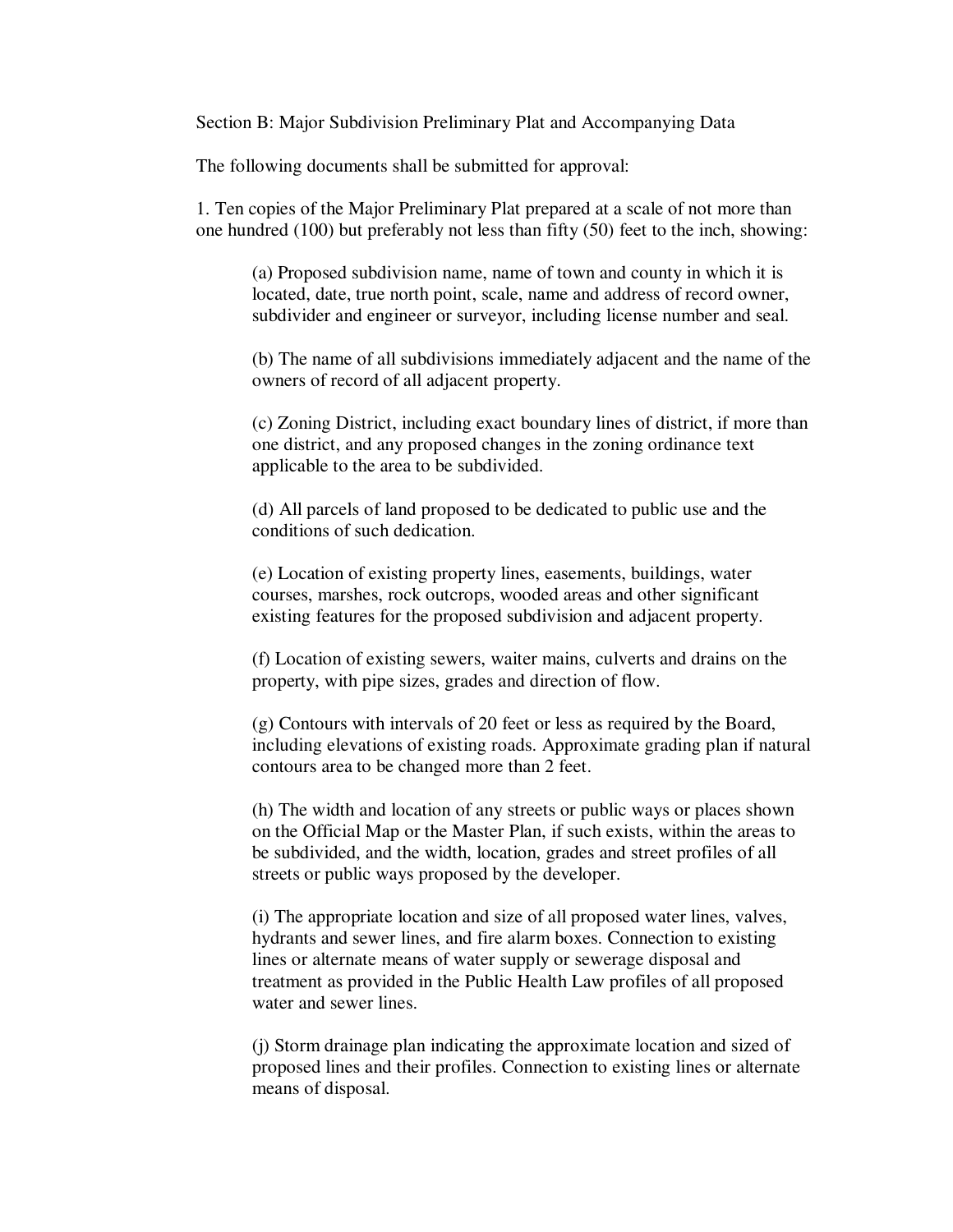(k) Plans and cross-sections showing the proposed location and type of sidewalks, street lighting standards, street trees, curbs, water mains, sanitary sewers and storm drains, and the size and type thereof, the character, width and depth of pavements and sub-base, the location of manholes, basins and underground conduits.

(l) Preliminary designs of any bridges of culverts which may be required.

 (m) The proposed lot lines with approximate dimensions and area of each lot.

 (n) Where topography is such as to make difficult the inclusion of any of the required facilities within the public areas as laid out, the Preliminary Plat shall show the boundaries of proposed permanent easements over or under private property, which permanent easements shall not be less than 20 feet in width and which shall provide satisfactory access to an existing public highway or other public highway or public open space shown on the subdivision or the other official map.

 (o) An actual field survey of the boundary lines of the tract, giving complete descriptive data by bearings and distances, made and certified to by a licensed land surveyor. The corners of tract shall also be located on the ground and marked by substantial monuments of such size and type approved by the Planning Board and shall be references and shown on the Plat.

 2. If the application covers only a part of the subdivider's entire holding, a map of the entire tract, drawn at a scale of not less than 300 feet to the inch showing an outline of the platted area with its proposed streets and indication of the probable future street system with its grades and drainage in the remaining portion of the tract and the probable future drainage layout of the entire tract shall be submitted. The part of the subdivider's holding submitted shall be considered in the light of the entire holdings.

 3. A certificate by the owner stating: "As owner I hereby certify that I have cause the land described on this plat to be surveyed, divided, mapped, dedicated and access rights reserved as represented on the plat." This certificate shall be executed as a conveyance is executed.

 4. A certificate issued by the authorized town and county officials to the effect that there are no unpaid taxes due and payable at the time of plat approval and no unpaid special assessments, whether or nor due and payable at the time of plat approval, on any of the lands included in the plat, and that all outstanding taxes and special assessments have been paid on all property dedicated to public use.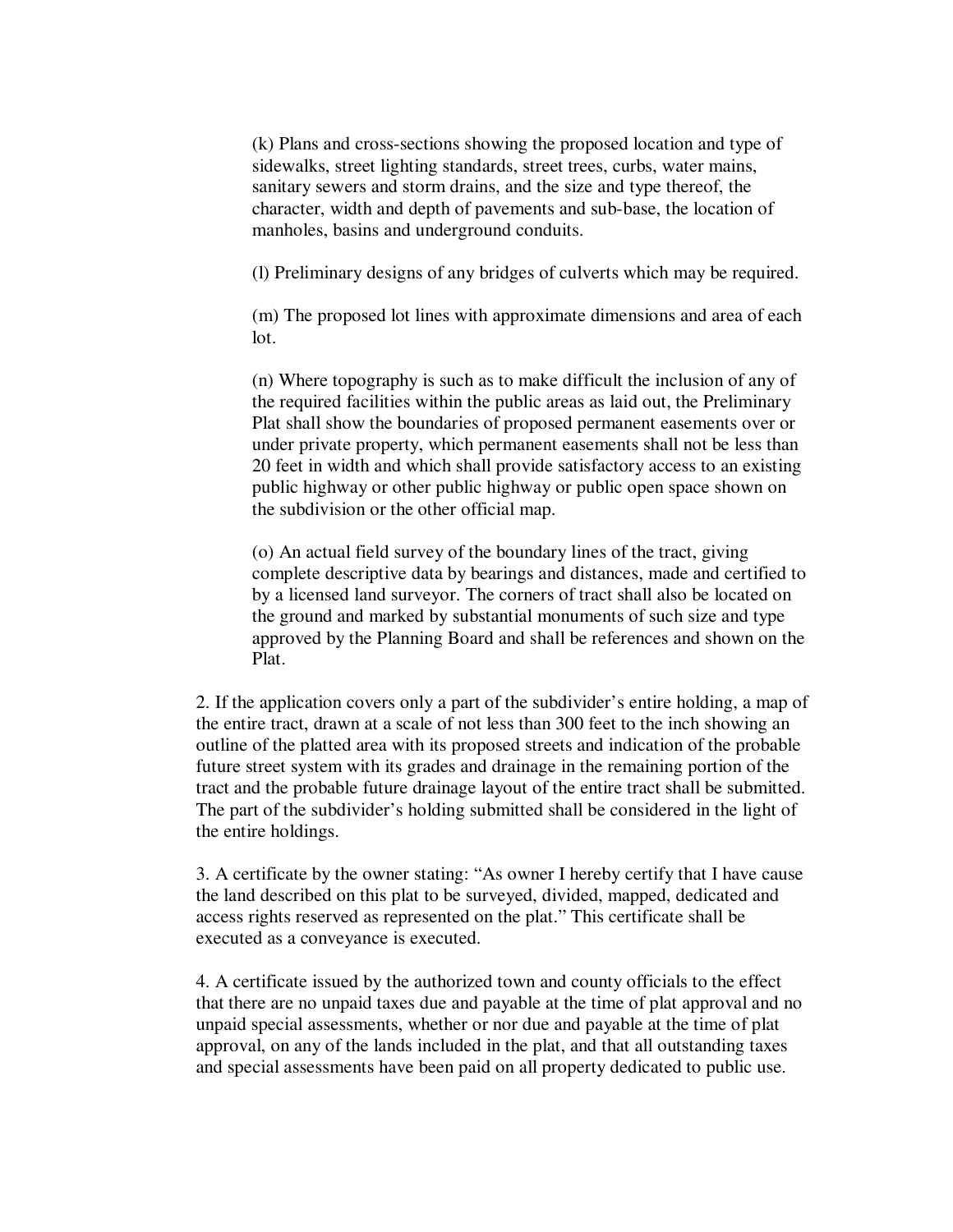5. A copy of such covenants or deed restrictions as are intended to cover all or part of the tract.

Section C: Plat for Major Subdivision

### 1. Application for Approval and Fee

 The subdivider shall, within six months after the approval of the Preliminary Plat, file with the Planning Board and application for approval of the Subdivision Plat in final form, using the approved application blank available from the Clerk or Chairman of the Planning Board. All shall be accompanied by a fee to be set annually by the Planning Board. If the Final Plat is not submitted within six months after the approval ot the Preliminary Plat and require resubmission of the Preliminary Plat

### 2. Number of Copies

 A subdivider intending to submit a proposed Subdivision Plat for the approval of the Planning Board shall provide the Clerk or Chairman of the Board with a copy of the Application and ten copies (one copy in ink on mylar or an acceptable equal) of the Plat, the original and one true copy of all offers of cession, covenants, and agreements and two prints of all construction drawings.

### 3. When Officially Submitted

 The time of submission of the Subdivision Plat shall be considered to be the date on which the application for Preliminary Plat approval, complete and companied by the required fee and all data required by Article VI of these regulations, has been filed with the Clerk or Chairman of the Planning Board.

### 4. Endorsement of State and County Agencies

 Water and sewer facilities proposals contained in the Subdivision Plat shall be properly endorsed and approved by the New York State Department of Environmental Conservation and/or County Department of Health. Applications for approval of plans for sewer or water facilities will be filed by the subdivider with all necessary Town, County and State agencies. Endorsement shall be secured be the subdivider before official submission of Subdivision Plat.

### 5. Public Hearing

 Within forty-five (45) days of the submission of a plat in the final form for approval a hearing shall be held by the Planning Board. This hearing shall be advertised at least once in a newspaper of general circulation in the town at least five days before such hearing, provided however, that when the Planning Board deems the final plat to be in substantial agreement with a Preliminary Plat approved under Section C of this Article, and modified in accordance with requirements of such approval if such Preliminary Plat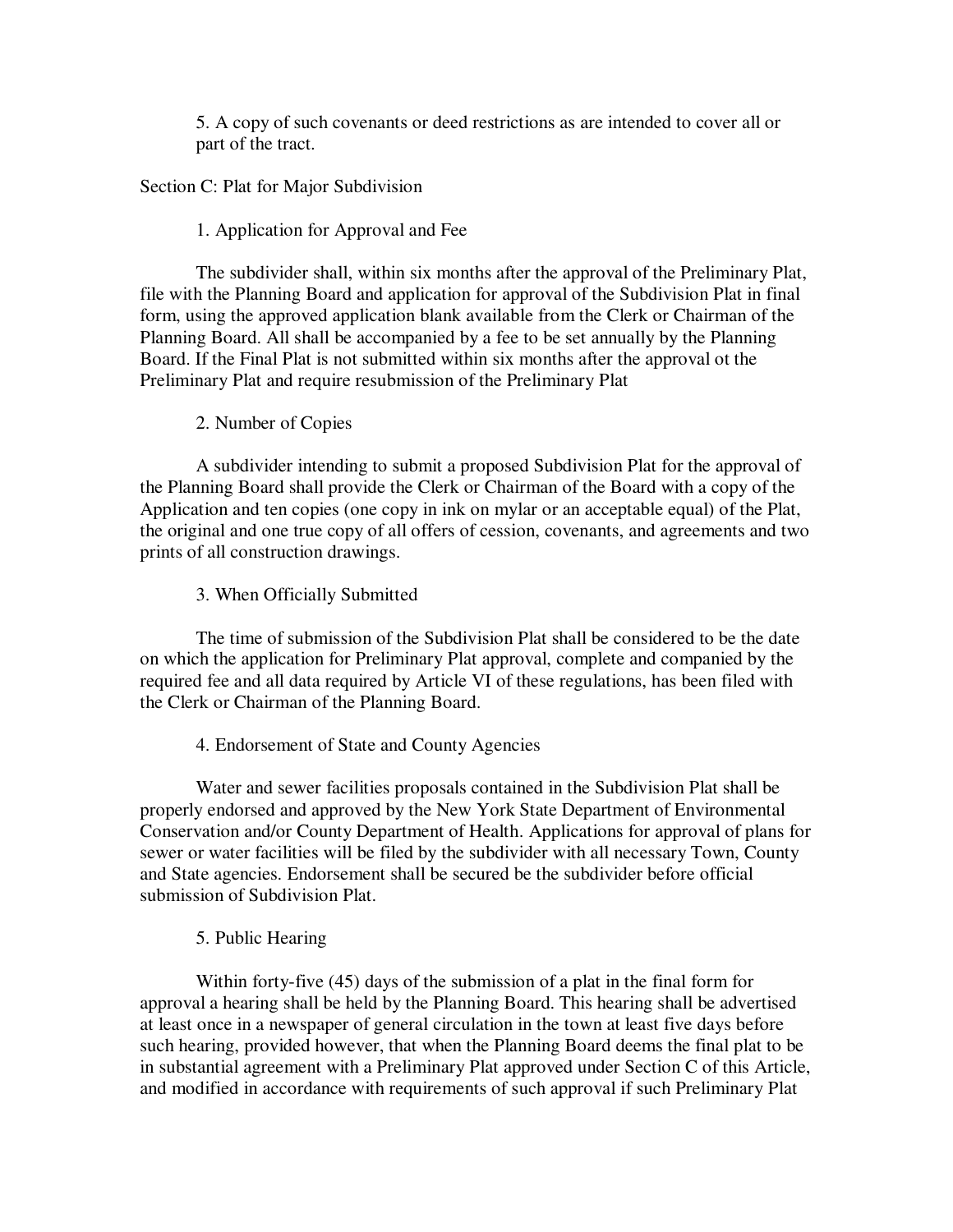has been approved with modification, the Planning Board may waive the requirements for such a hearing. The applicant shall notify, by Certified Mail, at least five (5) days prior to the public hearing, the owners of property abutting the proposed subdivision and directly across any adjoining road and shall furnish the Planning Board with post office receipts as proof of notification. The Planning Board may notify other persons as it deems necessary.

#### 6. Action on Proposed Subdivision Plat

 The Planning Board shall by resolution conditionally approve, conditionally approve with or without modification, disapprove, or grant final approval and authorize the signing of such plat, within forty-five (45) days of its receipt by the Clerk or Chairman of the Planning Board if no hearing is held, or in the event a hearing is held, within forty-five (45) days after the date of such hearing. This time may be extended by mutual consent of the subdivider and the Planning Board. Failure to take action on a Final Plat within the time prescribed therefore shall be deemed approval of the plat.

 Upon resolution of conditional approval of such final plat the Planning Board shall empower a duly authorized officer to sign the plat upon completion of such requirements as may be stated in the resolution. Within five (5) days of such resolution the plat shall be certified by the Clerk of the Planning Board as conditionally approved and a copy filed in his office and a certified copy mailed to the subdivider. The copy mailed to the subdivider shall include a certified statement of such requirements, which, when completed, will authorize the signing of the conditionally approved final plat. Upon completion of such requirements the plat shall be signed by said duly authorized officer of the Planning Board. Conditional approval of the final Plat shall expire one year from date of conditional approval.

Section D: Major Subdivision Plat and Accompanying Data

The following documents shall be submitted for plat approval:

1. The plat to be filed with the County Clerk shall be printed upon linen or an acceptable equal or be clearly drawn in India ink upon tracing cloth. The size of the sheets shall be no larger than 22 inches by 35 inches, including a margin for binding of two inches, out side of the border, along the left side and a margin of inch outside of the boarder, along the remaining sides. The plat shall be drawn at a scale of no more than 100 feet to the inch and orient with the north point at the top of the map. When more than one sheet is required, an additional index sheet of the same size shall be filed showing to scale the entire subdivision with lot and block numbers clearly legible.

The Plat shall show: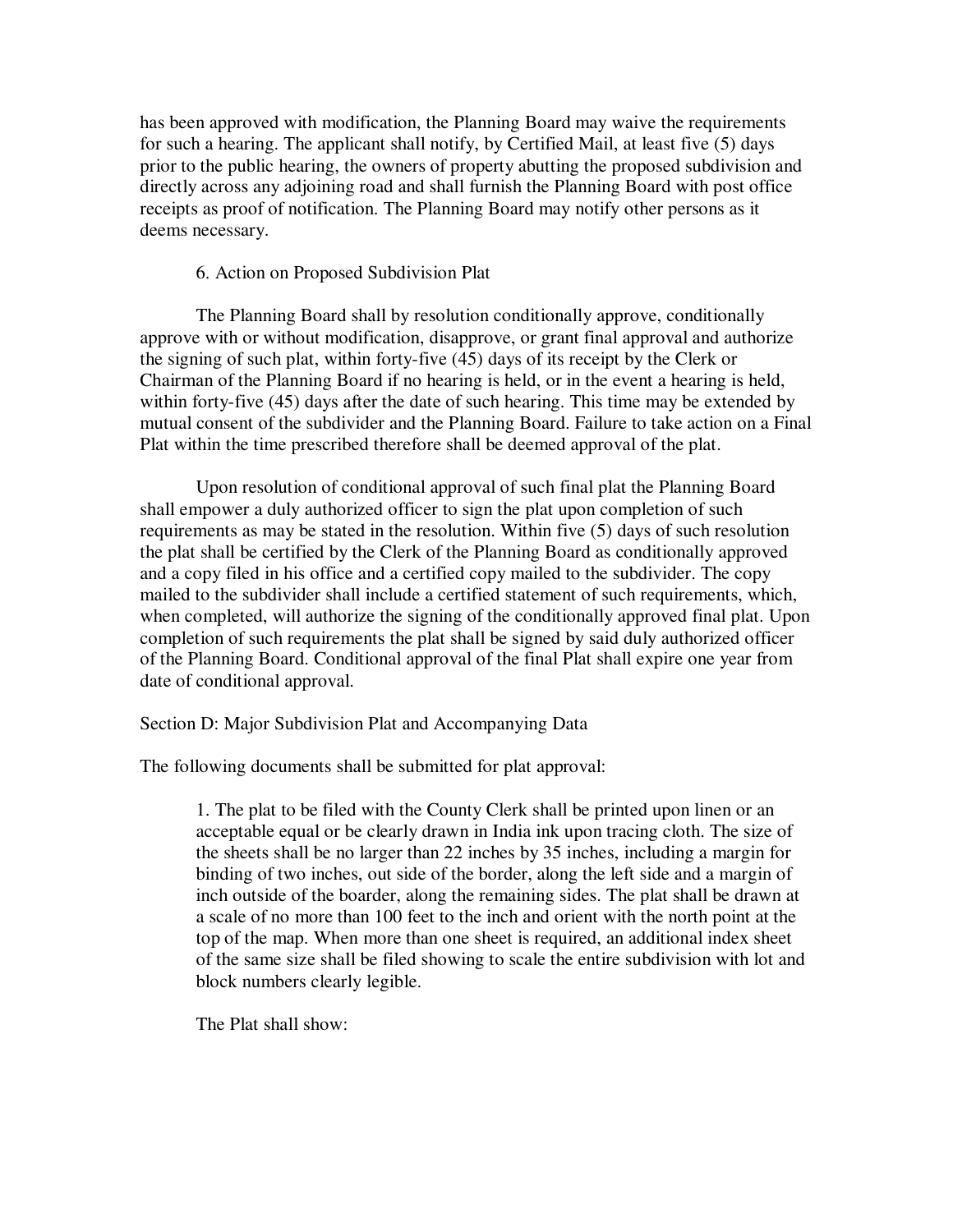(a) Proposed subdivision name or identifying title and the name of the Town and County in which the subdivision is located, the name and address of record owner and subdivider, name license number and seal of the licensed land surveyor.

 (b) Street lines, pedestrian ways, lots, reservations, easements and areas to be dedicated to public use.

 (c) Sufficient data acceptable to the Planning Board to determine readily the location, bearing and length of every street line, lot line, boundary line, and to reproduce such lines upon the ground. Where applicable, these should be referenced to monuments included in the State system of plane coordinates, and in any event, should be tied to reference points previously established by a public authority.

 (d) The length and bearing of all straight lines, radii, length of curves and central angles of all curves, tangent bearings shall be given for each street. All dimensions and angles of the lines of each lot shall be shown in feet and decimals of a foot. The plat shall be show the boundaries of the property, location, graphic scale and true north point.

 (e) The plat shall also shoe by proper designation thereon all public open spaces for which deeds are included and those spaces title to which is reserved by the developed. For any of the latter, there shall be submitted with the Subdivision Plat copies of agreements or other documents showing the manner in which such areas are to be maintained and the provisions made therefore.

 (f) All offers of cession and covenants governing the maintenance of unceded open space shall bear the certificate of approval of the Town Attorney as to their legal sufficiency.

 (g) Lots and blocks within a subdivision shall be numbered and lettered in alphabetical order in accordance with the prevailing Town practice.

 (h) Permanent reference monuments shall be shown, and shall be constructed in accordance with specifications of the Planning Board. When referenced to the State system of plane coordinates, they shall also conform to the requirements of the State Department of Transportation. They shall be place as required by the Planning Board and their location noted and referenced upon the plat.

 (i) All lot corner markers shall be permanently located satisfactorily to the Planning Board, marked by an iron rod, concrete post or other suitable permanent marker.

 (j) Monuments of a type approved by the Planning Board shall be set at all corners and angle points of the boundaries of the original tract to be subdivided; each lot corner and at all street intersections, angle points in street lines, points of curve and such intermediate points as shall be required by the Planning Board.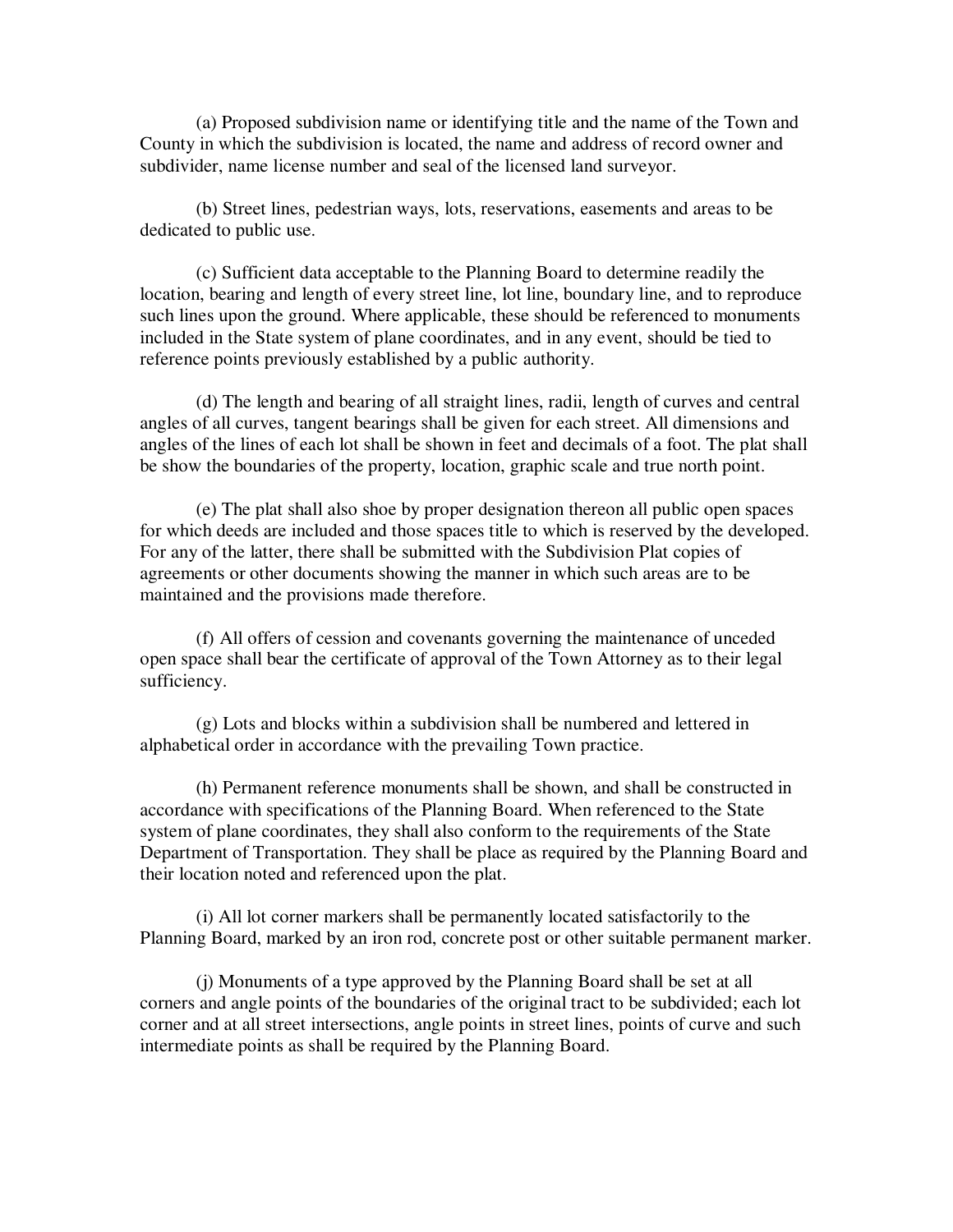(k) A map shall be submitted to the satisfaction of the Planning Board, indicating the location of monuments marking all underground utilities as actually installed. If the subdivider completes all required improvements according to Article VIII, then said map shall be submitted prior to final approval of the Subdivision Plat.

 However, if the subdivider elects to provide a bond or certified check for all required improvements as specified in Article VIII), such bond shall not be released until such a map is submitted in form satisfactory to the Planning Board.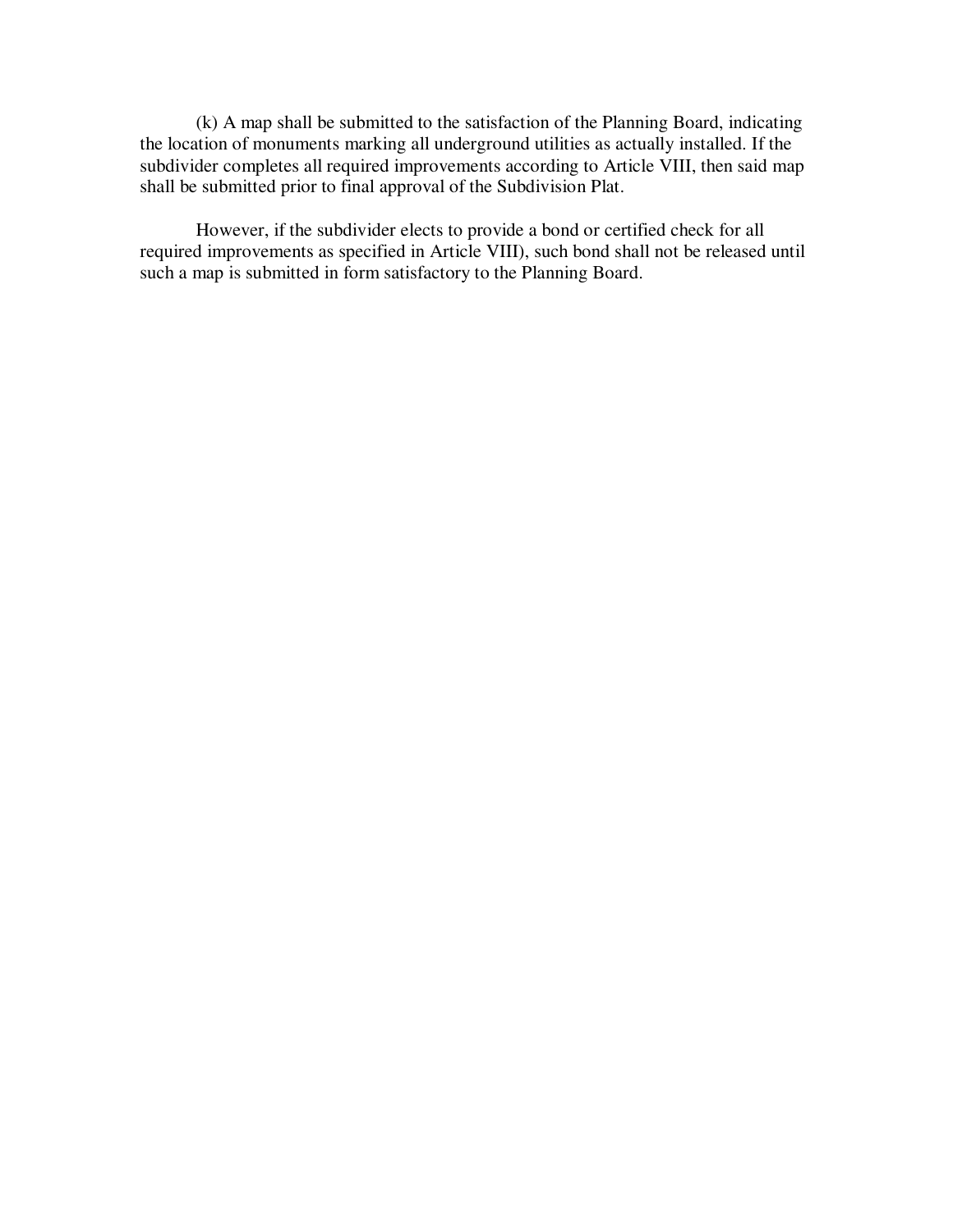## Article VII

## Filing of Approved Subdivision Plat

### A. Final Approval and Filing

Upon completion of the requirements in Articles V or VI above and notion to the effect upon the Subdivision Plat, it shall be deemed to have final approval and shall be properly signed by the duly designated officer of the Planning Board and shall be filed by the applicant in the Office of the County Clerk. Any Subdivision Plat not so filed or recorded within sixty (60) days of the date upon which such plat is approved or considered approved by reasons of the failure of the subdivider to act, shall become null and void.

### B. Plat Void if Revised After Approval

No changes erasures, modification, or revisions shall be made in any Subdivision Plat after approval has been given by the Planning Board and endorsed in writing on the plat, unless the said plat is first resubmitted to the Planning Board and such Board approves any modifications. In the event that any such Subdivision Plat is recorded without complying with this requirement, the same shall be considered null and void, and the Board shall institute proceedings to have the plat stricken from the records of the County Clerk.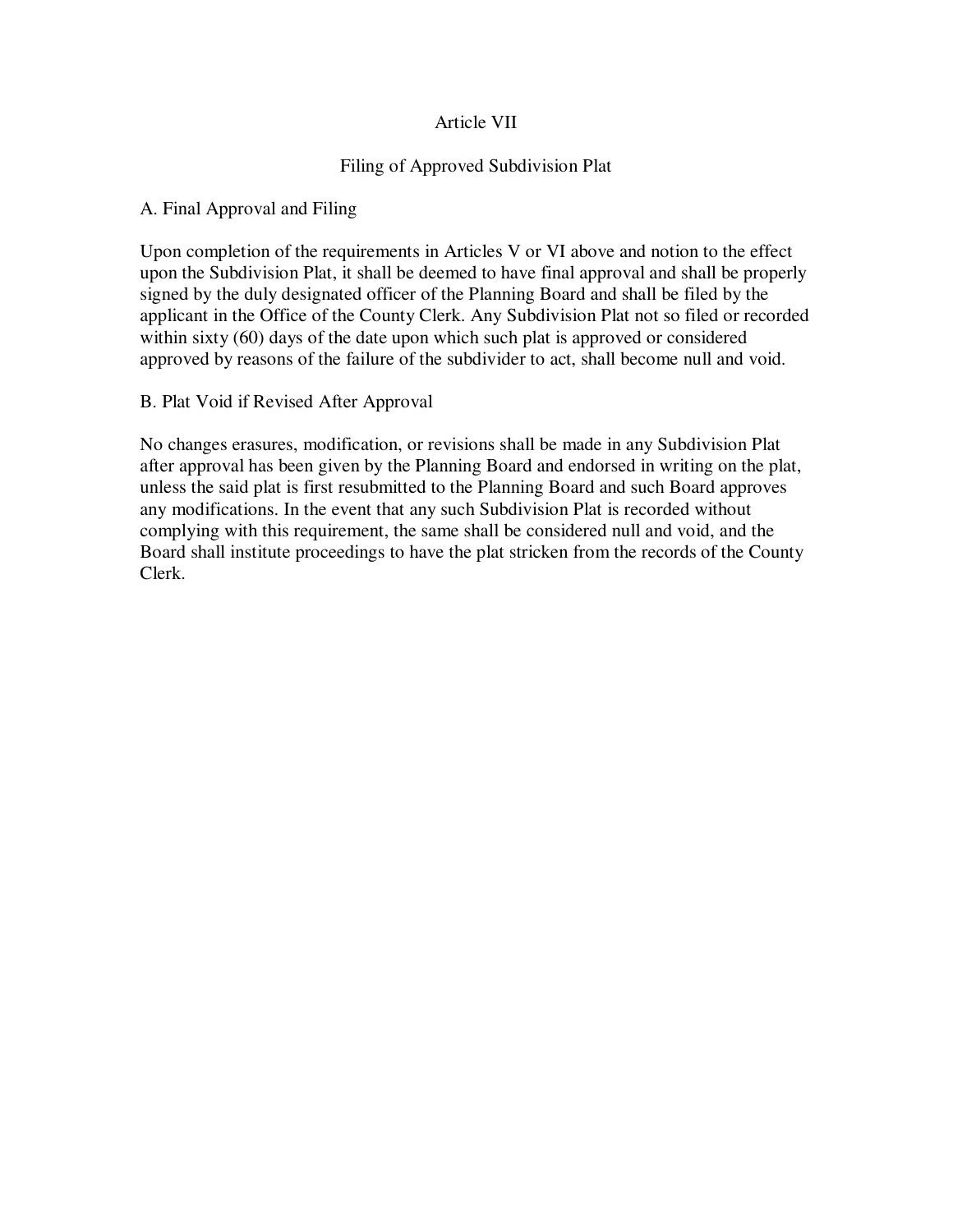## Article VIII

## Required Improvements

#### A: Improvements and Performance Bond

Before the Planning Board grants final approval of the Subdivision Plat, the subdivider shall follow the procedure set forth in either subparagraph below:

1. In an amount set by the Planning Board the subdivider shall either file with the Town Clerk a certified check to cover the fill cost of the required improvements. Any such bond to cover the full cost of the required improvements OR the subdivider shall file with the Town Clerk a performance bond to cover the full cost of the required improvements. Any such bond shall comply with the requirements of Section 277 of the Town Law as the same now exists or many hereafter be amended and shall be satisfactory to the Town Board and the Town Attorney as to form, sufficiency, manner of execution and surety. A period of one year (or such other period as the Planning Board may determine appropriate, not to exceed three years) shall be set forth in the bond within in which required improvements must be completed.

2. The subdivider shall complete all required improvements to the satisfaction of the Town Engineer, who shall file with the Planning Board a letter signifying the satisfactory completion of all improvements required by the Board. For any required improvements not so completed the subdivider shall file with the Town Clerk a bond or certified check covering the costs of such improvements and the cost of satisfactorily installing any improvements not approved by the Town Engineer. Any such bond shall be satisfactory to the Town Board and the Town Attorney as to form, sufficiency, manner of execution, and surety.

### B. Modification of Design Improvements

If at any time before or during the construction of the required improvements it is demonstrated to the satisfaction of the Planning Board that unforeseen conditions make it necessary or preferable to modify the location or design of such required improvements, the Planning Board may, upon approval by a majority of the members of the Planning Board, authorize modifications provided these modifications are within the spirit and intent of the Planning Board's approval and do not extend to the waiver or substantial alteration of the function of improvements required by the Board. The Planning Board shall issue any authorization under this Section in writing.

### C. Review of Improvements

At least five (5) days prior to commencing construction of required improvements the subdivider shall pay to the Town Clerk the inspection fee required by the Town Board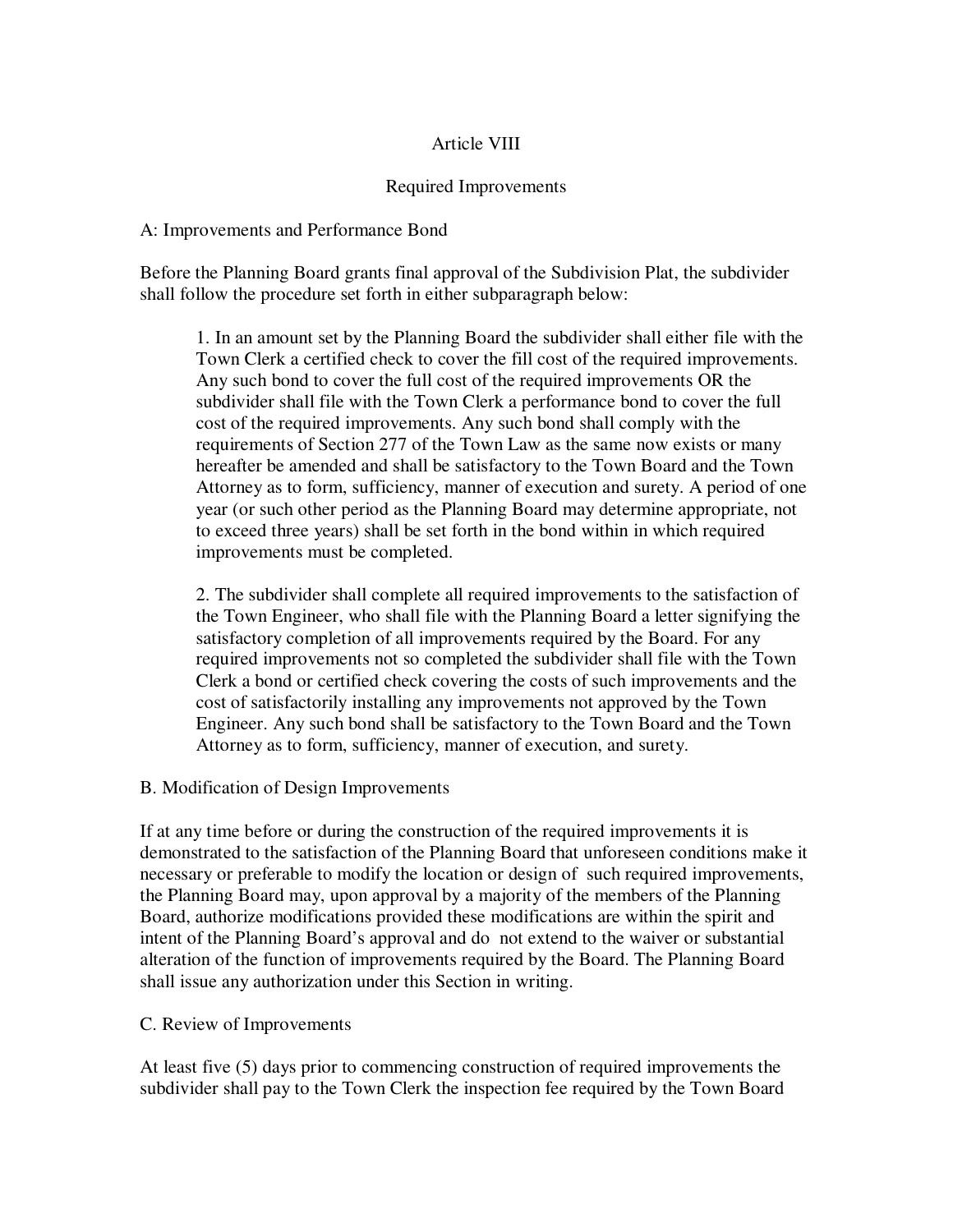and shall notify the Town Board in writing of the time when he proposes to commence construction on such improvements so that the Town Board may cause review to be made to assure that all that all Town specifications and requirements shall be met during the construction of the required improvements, and to assure the satisfactory completion of improvements and utilities required by the Planning Board.

#### D. Proper Installation of Improvements

If the Planning Board shall find, upon inspection of the improvements performed before the expiration date of the bond, that any of the required improvements have not been constructed in accordance with plans and specifications filed by the subdivider, he shall so report to the Town Board and Building Inspector. The Town Board then shall notify the subdivider and, if necessary, the bonding company, and take all the necessary steps to preserve the Town's rights under the bond. No plat shall be approved by the Planning Board as long as the subdivider is in default of a previously approved plat.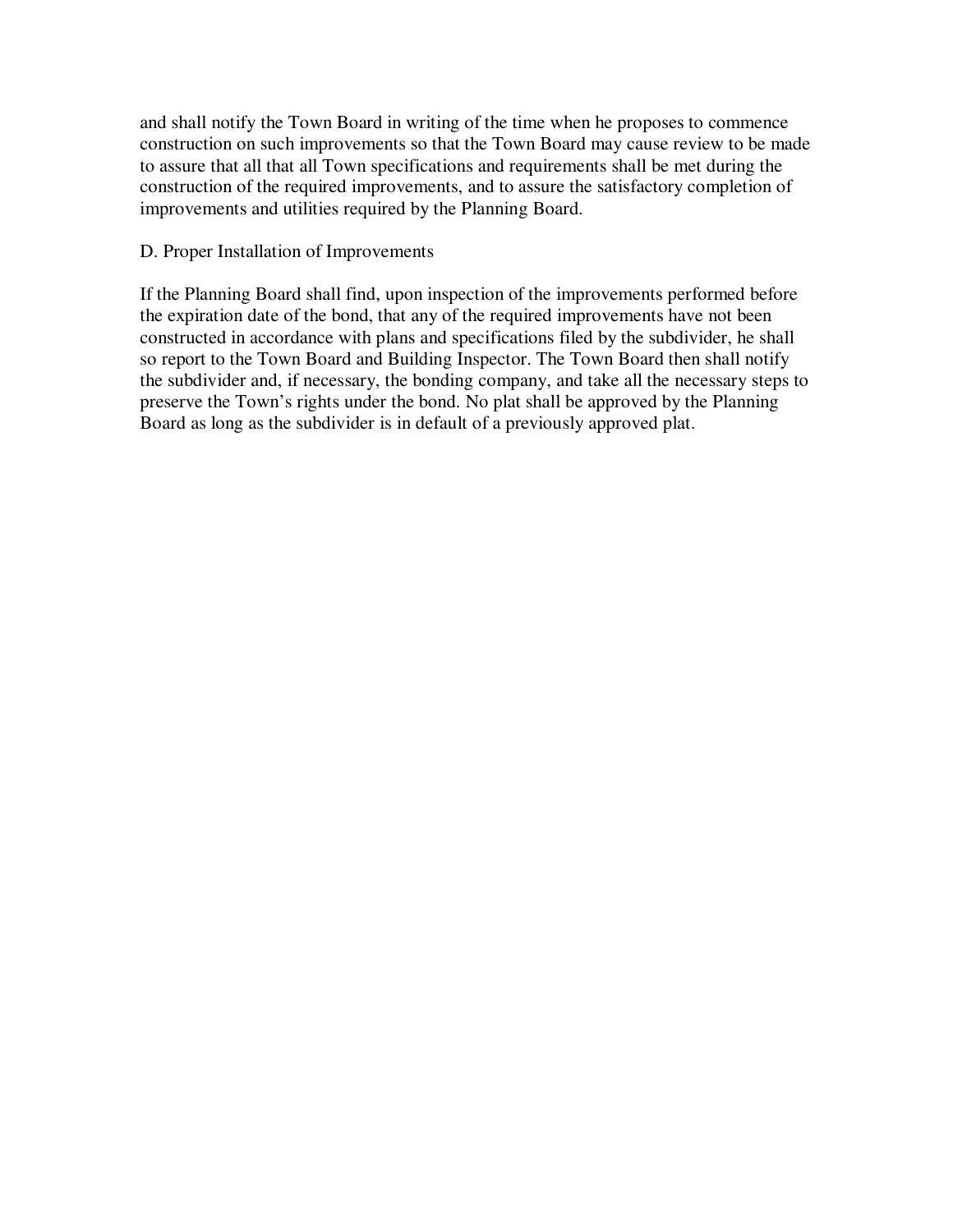### Article IX

### General Requirements and Design Standards

Subdivision means the division of any parcel of land into two or more lots, blocks, or sites, with or without streets or highways and includes resubdivision of parcels of land for which an approved plat has already been filed in the office of the County Clerk and which is entirely or partially undeveloped.

In considering application for subdivision of land, the Planning Board shall be guided by the following standards. The said standards shall be considered to be minimum requirements and shall be waived by the Board only under circumstances set forth in Article XI herein.

Section A: General

1. Character of Land

Land to be subdivided shall be of such character that it can be used safely for building purposed without danger to health or peril from fire, flood or other menace.

2. Conformity to Official Map and Land Use Plan

Subdivisions shall conform to the Official Map of the Town and shall be in harmony with the Land Use Plan, if such exists.

3. Specifications for Required Improvements

All required improvements shall be constructed or installed to conform to the Town Specification, which may be obtained from the Planning Board.

Section B: Street Layout

1. Width, Location and Construction

Streets shall be of sufficient width, suitably located, and adequately constructed to conform with the Land Use Plan and to accommodate the prospective traffic and afford access for fire fighting, snow removal and other road maintenance equipment. The arrangement of streets shall be such as to cause no undue hardship to adjoining properties, and shall be coordinated so as to compose a convenient system. When deemed necessary, the Planning Board may require easements for street right of ways (in order to insure accessibility to undeveloped lands) from both Minor and Major subdividers.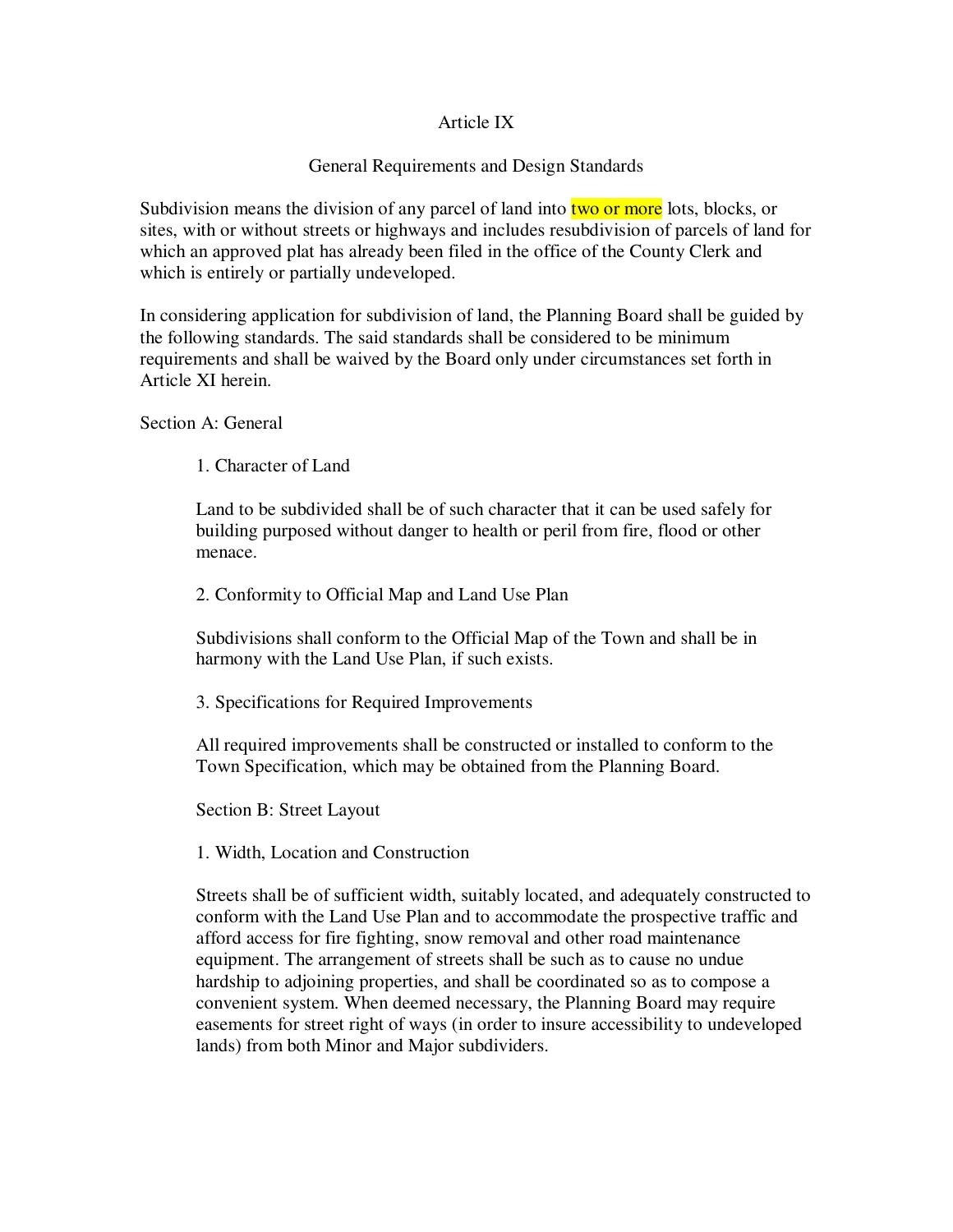#### 2. Arrangement

The arrangement of streets in the subdivision shall provide for the continuation of principal streets of adjoining subdivisions, and for proper projection of principal streets into adjoining properties which are not yet subdivided, in order to make possible necessary fire protection, movement of traffic and the construction of extension, presently or when later required of needed utilities and public services such as sewers, water and drainage facilities. Where, in the opinion of the Planning Board, topographic or other conditions make such continuance undesirable or impracticable, the above conditions may be modified.

#### 3. Minor Streets

Minor Streets shall be curved or otherwise designed such that their use by through traffic will be discouraged.

4. Special Treatment Along Major Arterial Streets

When a subdivision abuts or contains an existing or proposed major arterial street, the Board may require service access streets, reverse frontage with screen planting contained in a non-access reservation along the rear property line, deep lots with rear service alleys, or such other treatment as may be necessary for adequate protection or residential properties and to afford separation of through and local traffic.

### 5. Provision for Future Resubdivision

Where a tract is subdivided into lots substantially larger than the minimum size required in the zoning district, if such exists, in which a subdivision is located, the Board may require that streets and lots be laid out so as to permit future resubdivision in accordance with the requirements contained in these regulations.

#### 6. Dead-End Streets

The creation of dead-end or loop residential streets will be encouraged wherever the Board finds that such type of development will no interfere with normal traffic circulation in the area. In case of dead-end streets, where needed or desirable, the Board may require the reservation of a 20-foot wide easement to provide for continuation of pedestrian traffic and utilities to the next street. Subdivisions containing twenty (20) lots or more should have at least two street connections with existing public streets, or streets shown on the Official Map, if such exists, or streets on an approved Subdivision Plat for which a bond has been filed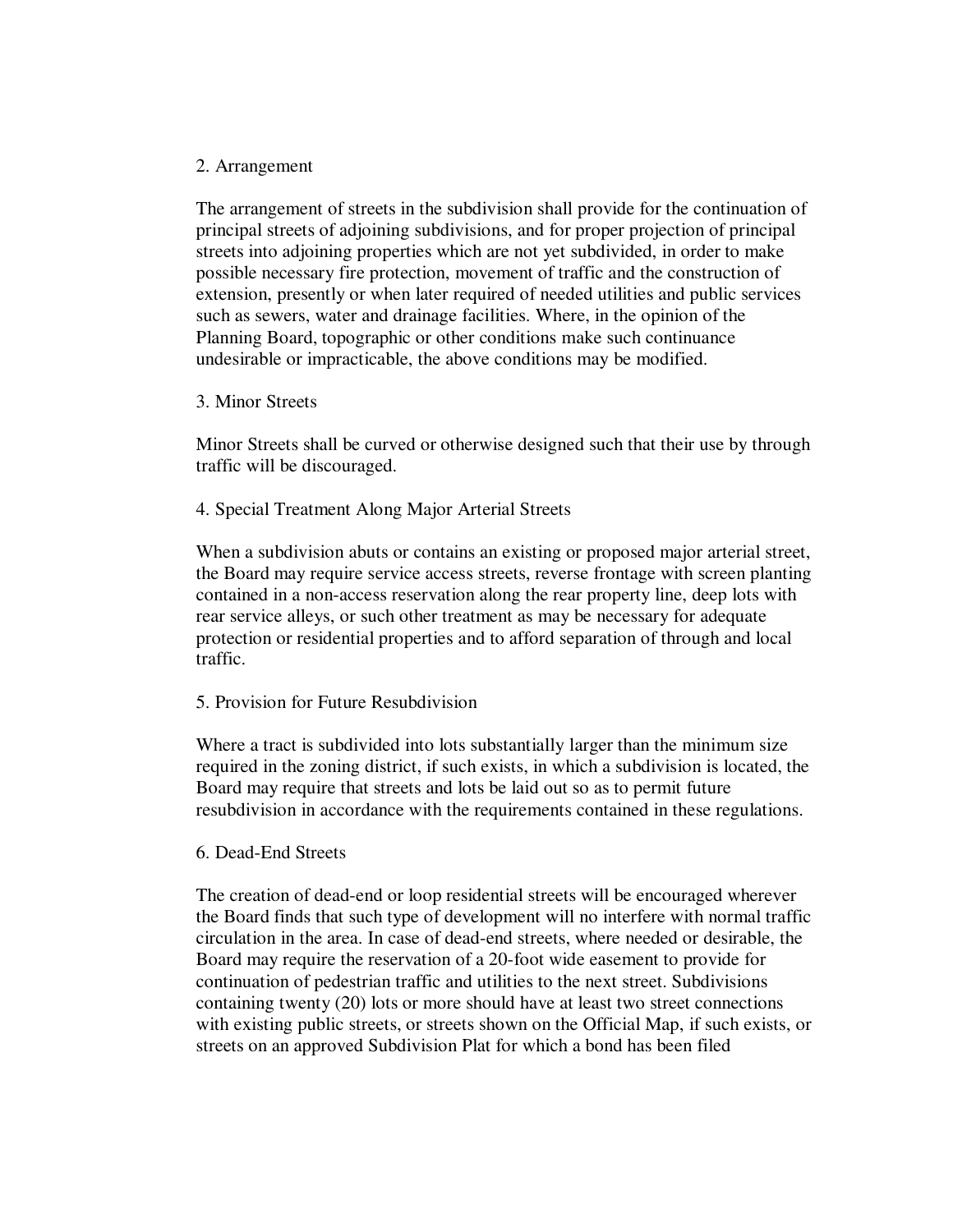7. Walks

Within hamlet areas, as designated on the Land Development Plan, curbs and pedestrian walks shall be provided on both sides of major and minor streets.

8. Block Size

Blocks generally shall not be less than 400 feet nor more than 1200 feet in length. In general, no block width shall be less than twice the normal lot depth. In blocks exceeding 800 feet in length, the Planning Board may require the reservation of a 20-foot wide easement to provide for the crossing of pedestrian traffic and utilities where needed or desirable, and may further specify, at its discretion, that a fourfoot wide paved walk be included.

9. Intersections with collector or Major Arterial Roads

Minor or secondary street openings into such roads shall, in general, be at least 500 feet apart.



### 10. Street Jogs

Street jogs with center line offsets of less than 125 feet shall be avoided.



11. Angle of Intersection

In general, all streets shall join each other so that for a distance of at least 100 feet, the street is approximately at right angles to the street it joins.

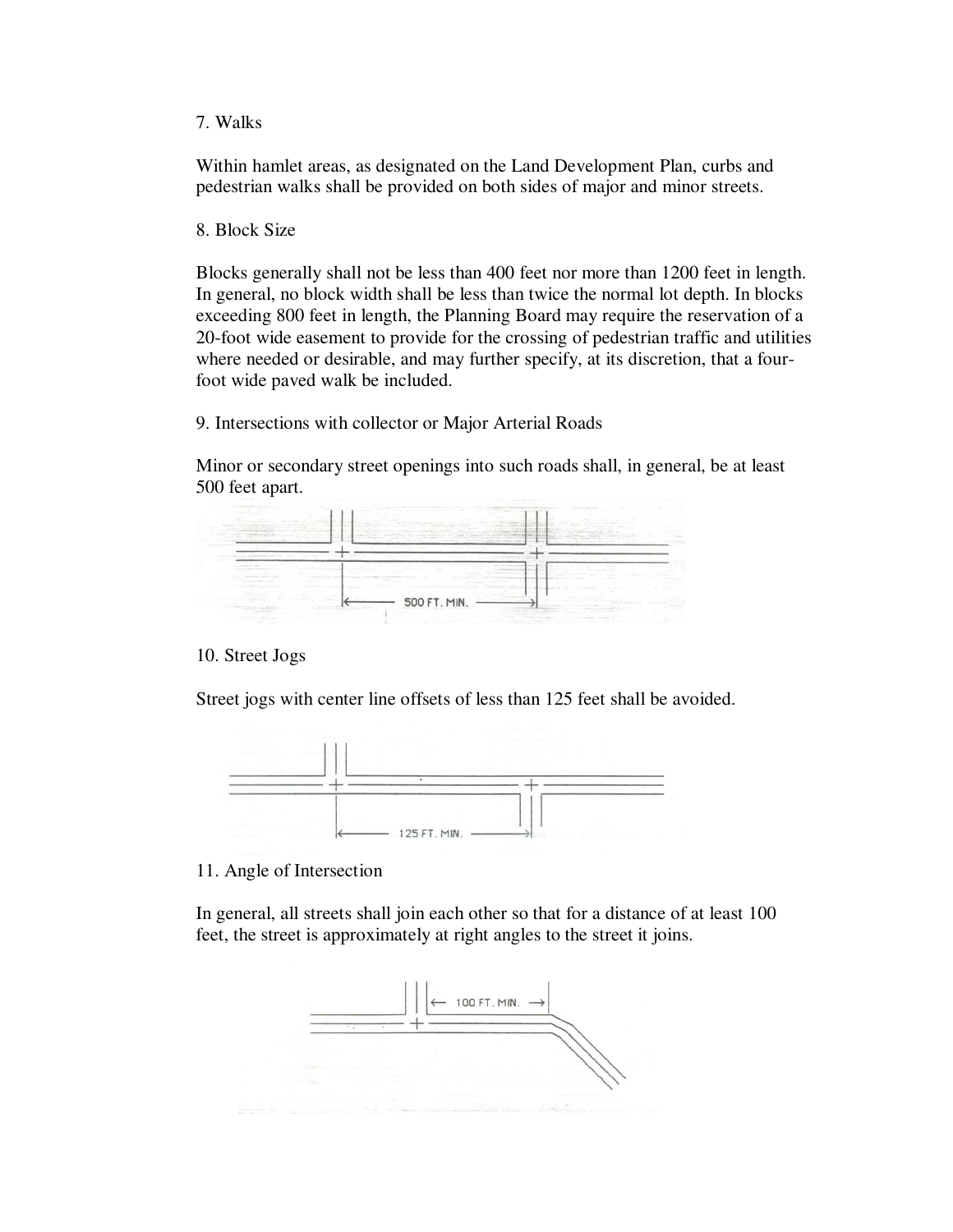12. Relation to Topography

The street plan of a proposed subdivision shall bear a logical relationship to the topography of the property, and all streets shall be arranged such that as many of the building sites as possible are at or above the grade of the streets.

13. Grades

Grades of all streets shall conform in general to the terrain, and shall not be less than one-half (1/2) nor more than 6 per cent for major or collector streets, or 10 per cent for minor streets in residential zones, but in no case more than 3 percent within 50 feet of an intersection.

Section C: Street Design

1. All streets must meet the specifications of the Town of Fulton Highway Regulations

2. Improvements

Streets shall be graded and improved in accordance with Town specifications. Storm drainage facilities, water mains, sewers, street lights and signs, street trees, and fire hydrants shall be provided, except where waivers may be requested, and the Planning Board may waive, subject to appropriate conditions, such improvements as it considers may be omitted without jeopardy to the public health, safety and general welfare. Pedestrian easements shall be improved as required by the Planning Board. Such grading and improvements shall be approves as to design and specifications by the Highway Superintendent.

 (a) FIRE HYDRANTS – Spacing and installations of fire hydrants shall be in conformity with all requirements of standard thread and nut as specified by the New York Fire Insurance Rating Organization and the Office of Fire Prevention and Control of the State of New York.

 (b) STREET LIGHTING FACILITIES – Lighting facilities shall be in conformance with the lighting system of the Town. Such lighting standards and fixtures shall be installed after approval by the appropriate power company and the authorized Town electrical inspector.

## 3. Utilities in Streets

 The Planning Board shall, wherever possible, require that underground utilities be placed in the street right-of-way between the paved roadway and the street line to simplify location and repair of lines when they require attention. The subdivider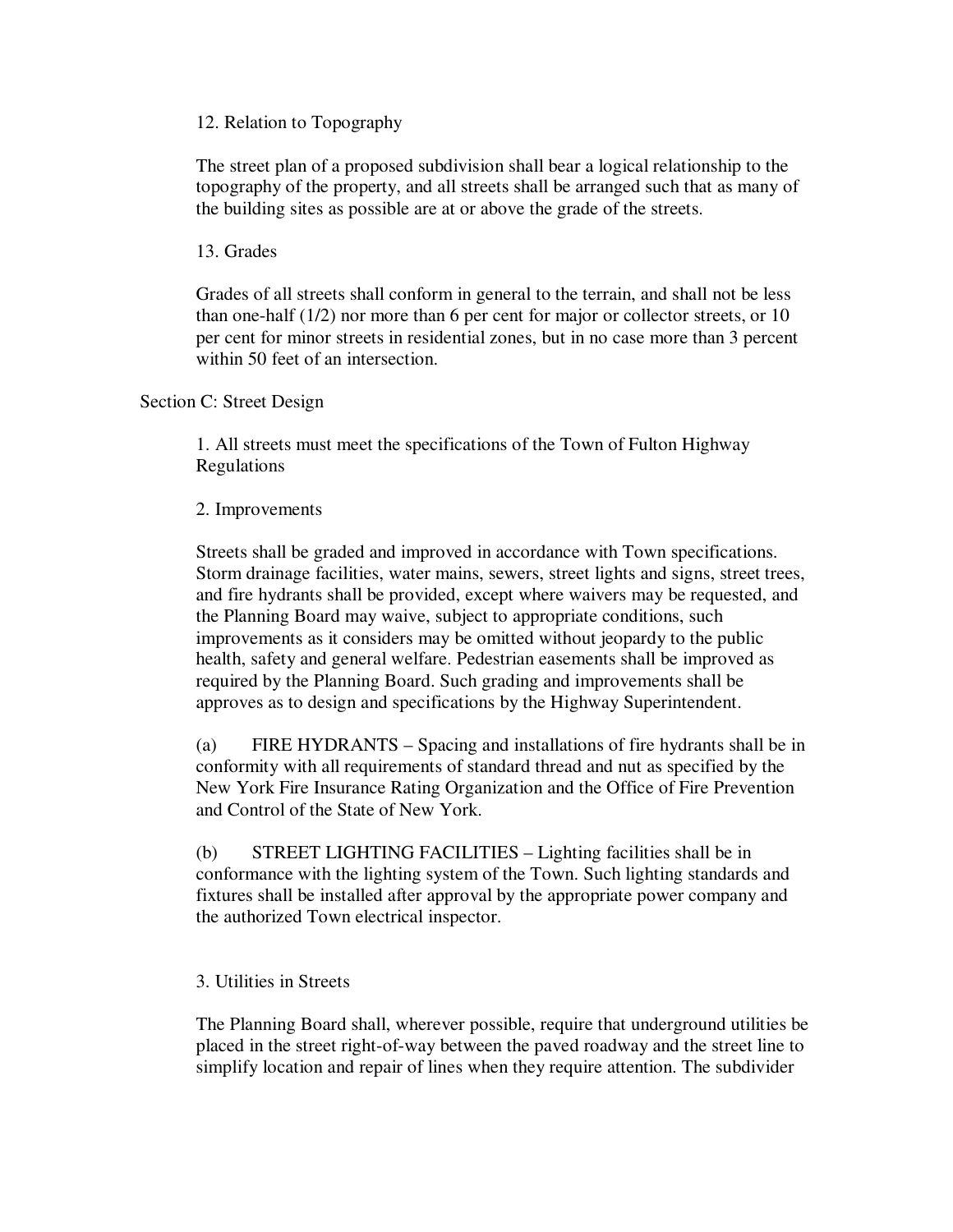shall install underground service connections to the property line of each lot within the subdivision for such required utilities before the street is paved.

4. Utility Easements

 Where topography is such as to make impractical the inclusion of utilities within the street rights-of-way, perpetual unobstructed easements at least 20 feet in width shall be otherwise provided with satisfactory access to the street. Wherever possible, easements shall be continuous from block to block and shall present as few irregularities as possible. Such easements shall be cleared and graded where required.

#### 5. Watercourses

 When a watercourse separates a proposed street from abutting property, provision shall be made for access to all lots by means of culverts or other structures of design approved by the Highway Superintendent.

 Where a subdivision is traversed by a watercourse, drainage way, channel or stream, there shall be provided a storm water easement or drainage right of way as required by the Town Planning Board, and in no case less than 20 feet in width.

## Section D: Street Names

1. Type of Name

 All street names shown on a preliminary plat or subdivision plat shall be approved by the Planning Board. In general, streets shall have names and not numbers or letters.

2. Names to be Substantially Different

 Proposed street names shall be substantially different so as not to be confused in sound or spelling with present names except that streets that join or are in abutting or neighboring property shall bear the same name. Generally, no street should change direction by more than 90 degrees without a change in street name.

#### Section E: Lots

### 1. Lots to be Buildable

 The lot size, width, depth, shape and arrangement shall be such that there will be no foreseeable difficulty for reasons of topography or other natural conditions in securing building permits to building on all lots in compliance with these Regulations, the New York State Health Department, Town Law 280(a) and other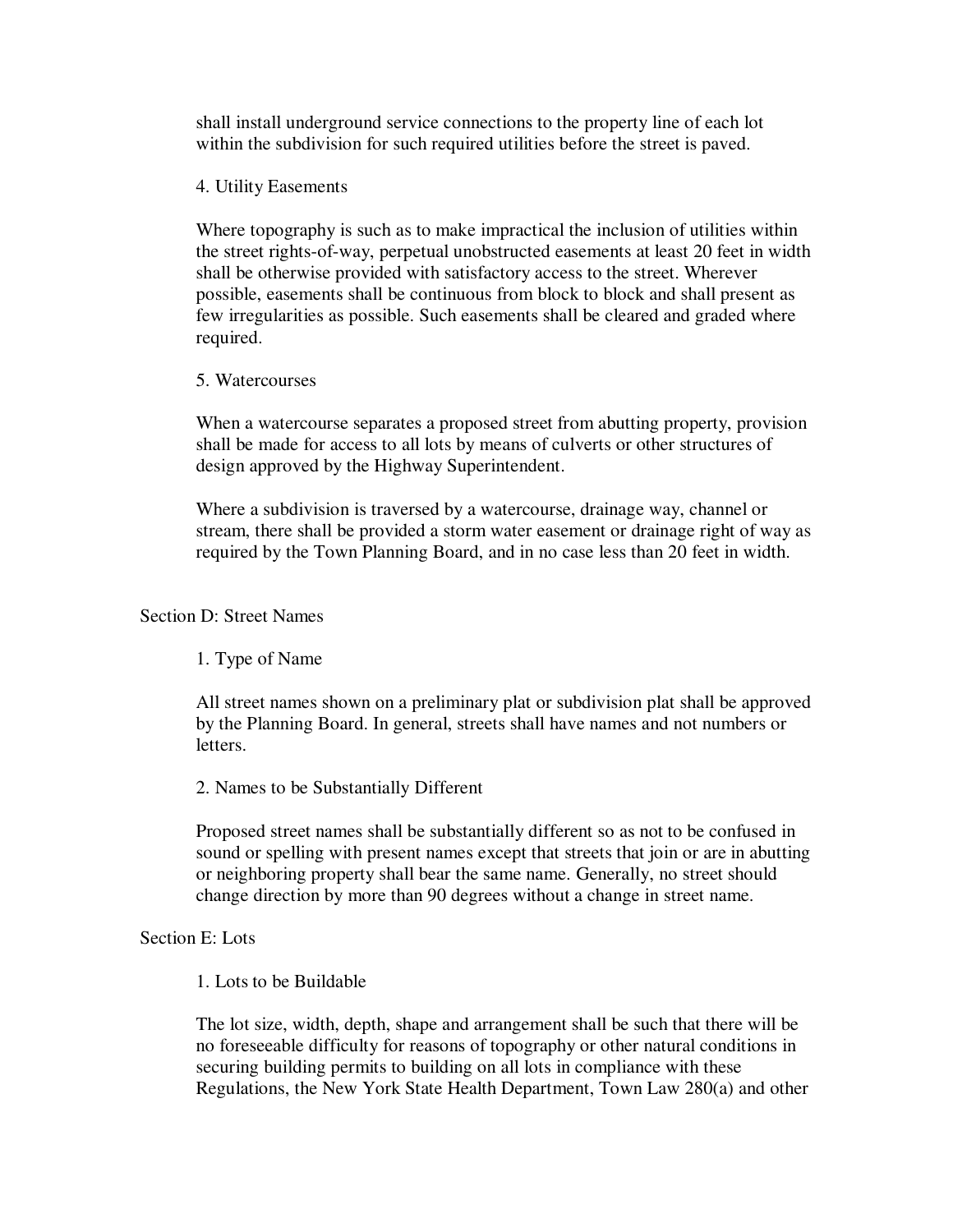Town Laws as they may exist. Minimum frontage on a street of road will be two hundred (200) feet. The depth to width ratio of the lots will not exceed four to one  $(4:1)$ 

2. Side Lines

 All side lines of lots shall be at right angles to straight street lines and radial to curved lines, unless a waiver from this rule will give a better street or lot plan.

3. Corner Lots

 In general, corner lots should be larger than interior lots to provide for proper building setback from each street and provide a desirable building site.

4. Driveway Access

 Driveway access and grades shall conform to specifications of the Town Highway ordinance or law if one exists.

5. Access from Private Streets

 Access from private streets shall be deemed acceptable only if such streets are designed and improved in accordance with these regulations.

6. Monuments and Lot Corners Markers

 Permanent monuments meeting specifications approved by the Planning Board as to size, type and installation, shall be set at ALL block and lot corners, angle points, points of curves in streets and other points shown on the Subdivision Plat. Monument to be concrete or granite, places to a depth of -4' protruding to at least grade level minimum diameter or side 6".

Section F: Drainage Improvements

The Planning Board may require that the applicant make adequate provision for storm or flood water runoff channels or basins. The storm water drainage system shall be separate and independent of any sanitary sewer system.

1. Removal of Spring and Surface Water

 The applicant may be required by the Planning Board to carry away by pipe or open ditch any spring or surface water that may exist either previous to, or as a result of, the subdivision. Such drainage facilities shall be location in the road right-of-way where feasible, or in perpetual unobstructed easements of appropriate width, and shall be constructed in accordance with the town construction standards and specifications.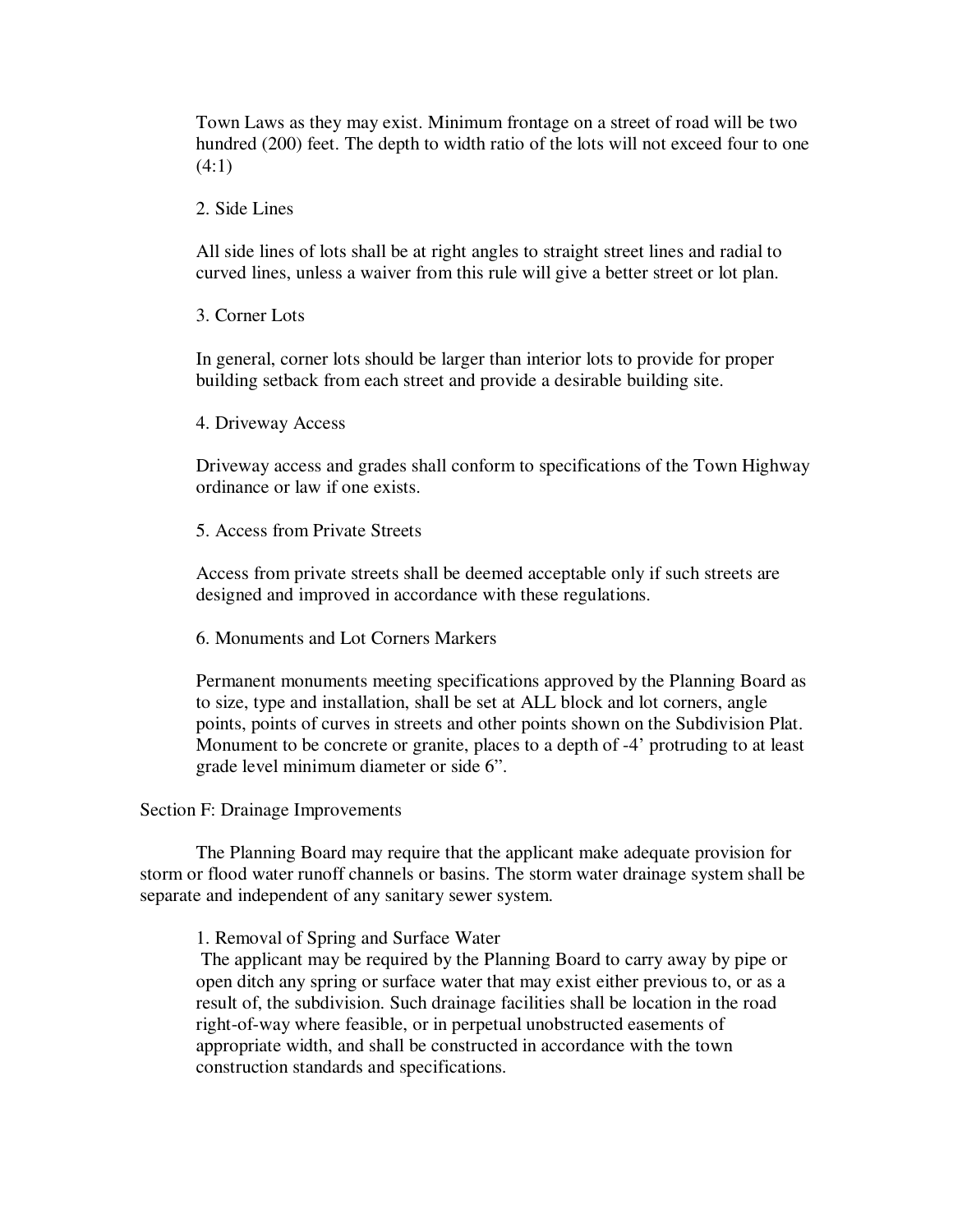#### 2. Accommodation of Upstream Drainage Areas

Drainage facilities shall in each case be large enough to accommodate potential runoff from their entire upstream drainage area, whether inside or outside the subdivision, based on a fifty (50) year storm and assuming conditions of maximum potential development within the water shed. The applicant shall be responsible for submitting such computations to the Planning Board in sufficient detail to make possible the ready determination of the adequacy of the proposed drainage installations. Concentrated drainage from lots onto the road right-of-way shall not be permitted.

### 3. Effect on Downstream Drainage Area

The Planning Board may also require effects of the subdivision on existing downstream drainage facilities. Where it is anticipated that the additional runoff incident to the development of the subdivision will overload and existing downstream drainage facility, the Planning Board shall notify the owner of such downstream facility and the Town Board of such potential condition and it may with hold approval of the subdivision until provision has been made for the correction of said potential condition.

#### 4. Wetlands

Areas shown on DEC maps as official freshwater wetlands shall be regulated according to the provisions contained in Article 24 of the NYS Environmental Conservation Law, including subsequent amendments, which is adopted herein by reference. A letter of compliance from DEC in regards to wetlands shall be required where applicable.

### 5. Land Subject to Flooding

Land subject to flooding or land deemed by the Planning Board to be uninhabitable shall not be platted for residential occupancy, not for such other uses as may increase danger to health, life or property, or aggravate the flood hazard, but such land within the plat shall be set aside for such use as shall not be endangered by periodic or occasional inundation or improved in a manner satisfactory to the Planning Board to remedy said hazardous conditions.

#### 6. Drainage Easements

Where a subdivision is traversed by a watercourse, drainage way, channel or stream, there shall be provided a storm water easement or drainage right-of-way conforming substantially to the lines of such watercourse, and of such width and construction as will be adequate for the purposed as required by the Road Review Committee, and in no case less than twenty feet (20') in width.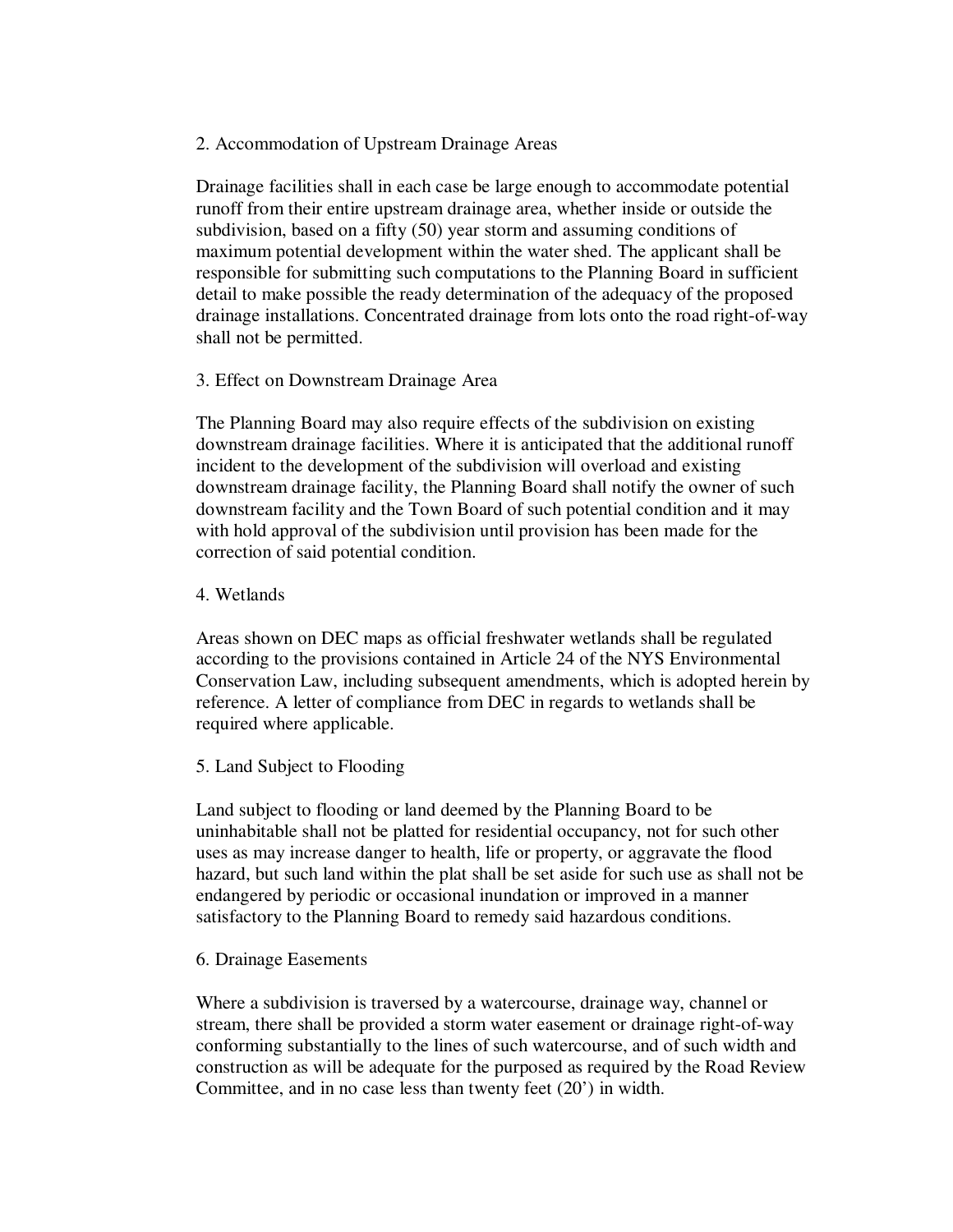Where topography or other conditions are such as to make impractical the inclusion of drainage facilities within road right-of-way, perpetual unobstructed easements shall be provided for such across properties outside the road lines and with satisfactory access to the road.

A note to this effect shall be shown on the Final Plat.

Section G: Parks, Open Spaces, and Natural Features (can apply to all subdivision)

1. Recreations Areas Shown on the Town Plan

 Where a proposed park, playground or open space shown on the Town Plan is located in whole or in part in a subdivision, the Board shall require that such area or areas be shown on the plat in accordance with the requirements specified in paragraph 2 below. Such area or areas may be dedicated to the Town or County by the subdivider if the Town Board approves such dedication.

2. Parks and Playgrounds Not Shown on Town Plan

 The Planning Board shall require that the Plat show sites of a character, extent, and location suitable for the development of a park, playground, or other recreation purpose. The Planning Board may require that the developer satisfactorily grade any such recreation areas shown on the Plat.

 The Board may require up to 10% of total subdivision land for recreation space be shown on the plat. Such area of areas may be dedicated to the Town or County by the subdivider if the Town Board approves such dedication.

3. Information to be Submitted

 In the event that an area to be used for a park or playground is required to be so shown, the subdivider shall submit to the Board, prior to final approval, ten prints drawn at a scale of not less than thirty (30) feet to the inch, showing such area and the following features thereof:

- (a) Boundaries, including lengths and bearing of all straight lines; radii, lengths, central angles and tangent distances of all curves.
- (b) Existing features such as brooks, ponds, clusters of trees, rock outcrops, structures.
- (c) Existing, and, if applicable, proposed changed in grade and contours of the said area and of area immediately adjacent.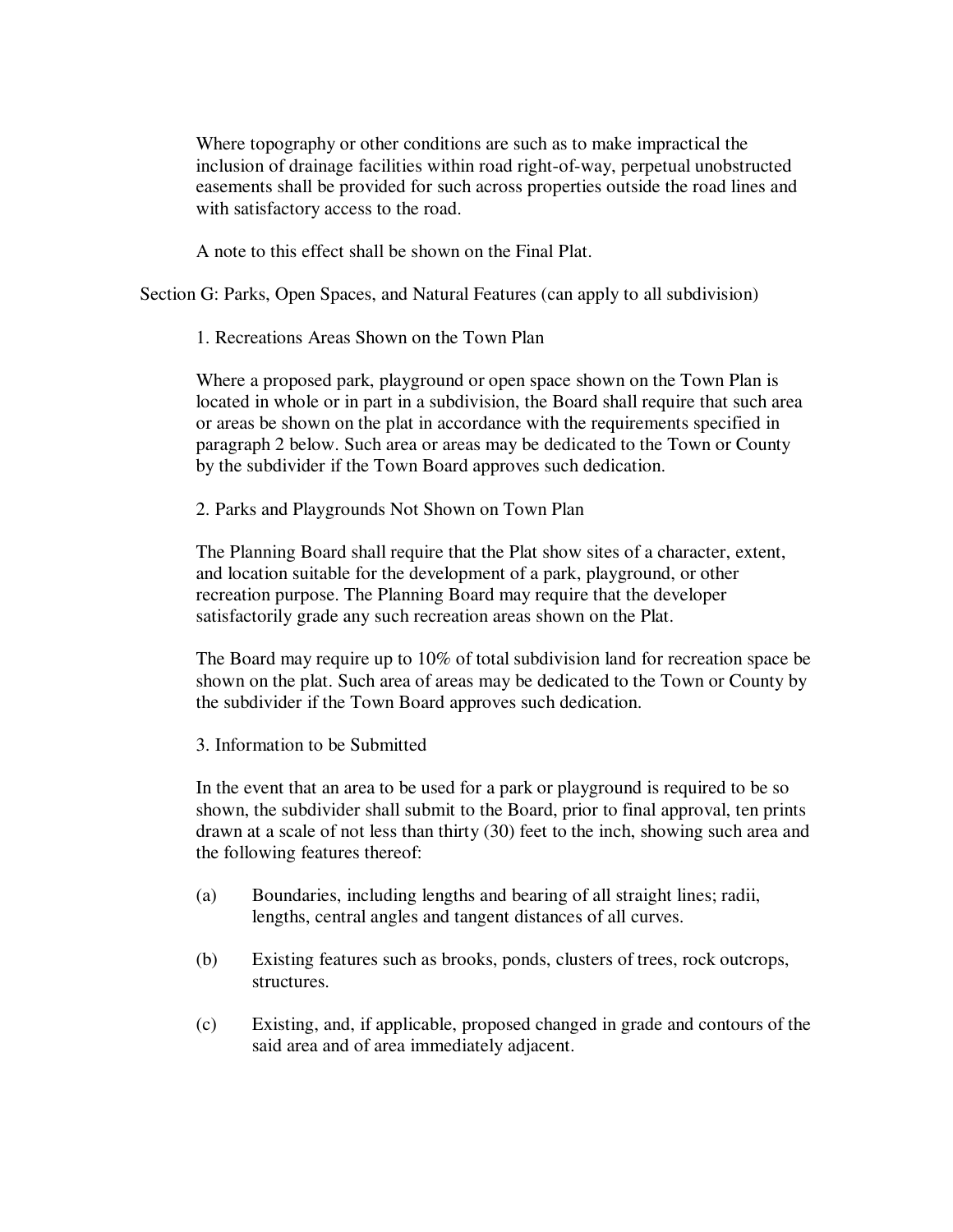#### 4. Waiver of Plat Designation of Area for Parks and Playgrounds

 In cases where the Planning Board finds that due to the size, topography, or location of the subdivision, land for park, playground or other recreation purpose cannot be properly located therein, or if in the opinion of the Board it is not desirable, the Board may waive the requirement that the Plat show land for such purposes. The Board shall then require as a condition to approval of the Plat a payment amount to be determined by Town Board per gross acre of land which otherwise would have been acceptable as a recreation site. The amount of land which otherwise would have been acceptable as a recreation site shall be determined in accordance with the standards set forth in Article IX, Section G.

 Such amount shall be paid to the Town Board at the time of final plat approval, and no plat shall be signed by the authorized officer of the Planning Board until such payment is made. All such payments shall be held by the Town Board in a special Town Recreation Site Acquisition and Improvement Fund to be used for the acquisition of land that (a) is suitable for permanent park, playground or other recreational purposes, and (b) is so located that it will serve primarily the general neighborhood in which the land covered by the plat lies, and (c) shall be used only for park, playground or other recreational land acquisition or improvement. Such Money may also be used for the physical improvement of existing parks or recreation areas serving the general neighborhood in which the land shown on the plat is situated, providing the Planning board finds there is a need for such improvements.

5. Reserve Strips Prohibited

Reserve strips of land, which might be used to control access from the proposed subdivision to any neighboring property, or to any land within the subdivision itself shall be prohibited.

6. Preservation of Natural Features

The Planning Board shall, wherever possible, establish the preservation of all natural features which add value to residential developments and to the community, such as large trees or groves, watercourses and falls, beaches, historic spots, vistas and similar irreplaceable assets.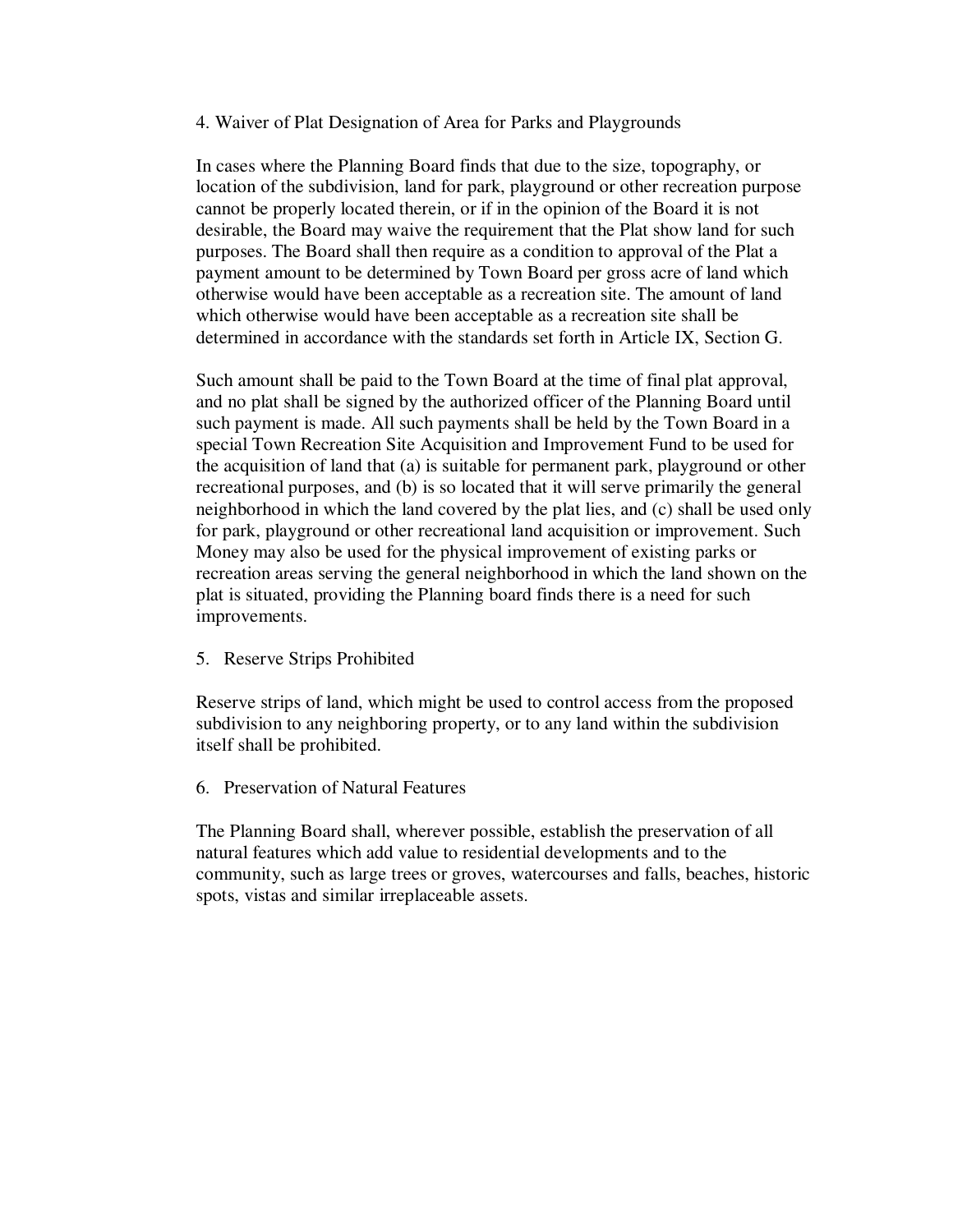#### Article X

#### Public Streets, Recreation Areas

#### A. Public Acceptance of Streets

The approval by the Planning Board of a Subdivision Plat shall not be deemed to constitute or be evidence of any acceptance by the Town of any such street, easement, or other open space shown on such Subdivision Plat.

#### B. Ownership and Maintenance of Recreation Areas

When a park, playground or other recreation areas shall have been shown on a Plat, the approval of said Plat shall not constitute an acceptance by the Town of such area. The Planning Board shall require the Plat to be endorsed with appropriate notes to this effect. The Planning Board may also require the filing of a written agreement between the applicant and the Town Board covering future deed and title dedication and provision for the cost of grading, development, equipment, and maintenance of any such recreation area.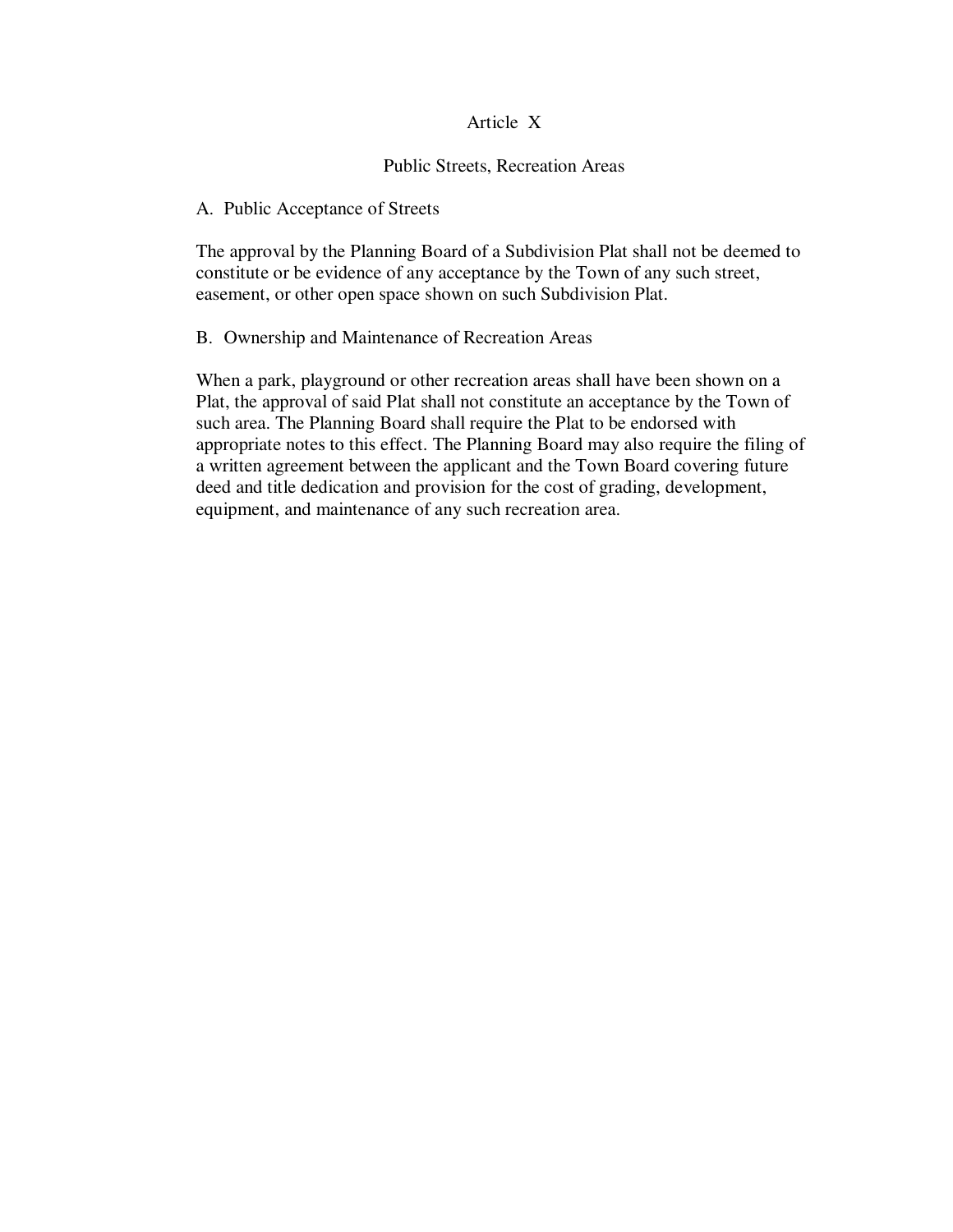### Article XI

Waivers

Section A

Where the Planning Board finds that, due to the special circumstances of a particular Plat, the provision of certain requirements is not requisite in the interest of public health, safety and general welfare of is inappropriate because of inadequacy or lack of connecting facilities adjacent or in proximity to the proposed subdivision, it may waive such requirements subject to appropriate conditions, provided that such waiver will not have the effect of nullifying the intent and purpose of the Official Map, the Master Plan, or the Zoning Ordinance, if such exists.

Section B

In granting waivers, the Planning Board shall require such conditions as will, in its judgment, secure substantially the objectives of the standards or requirements so waived.